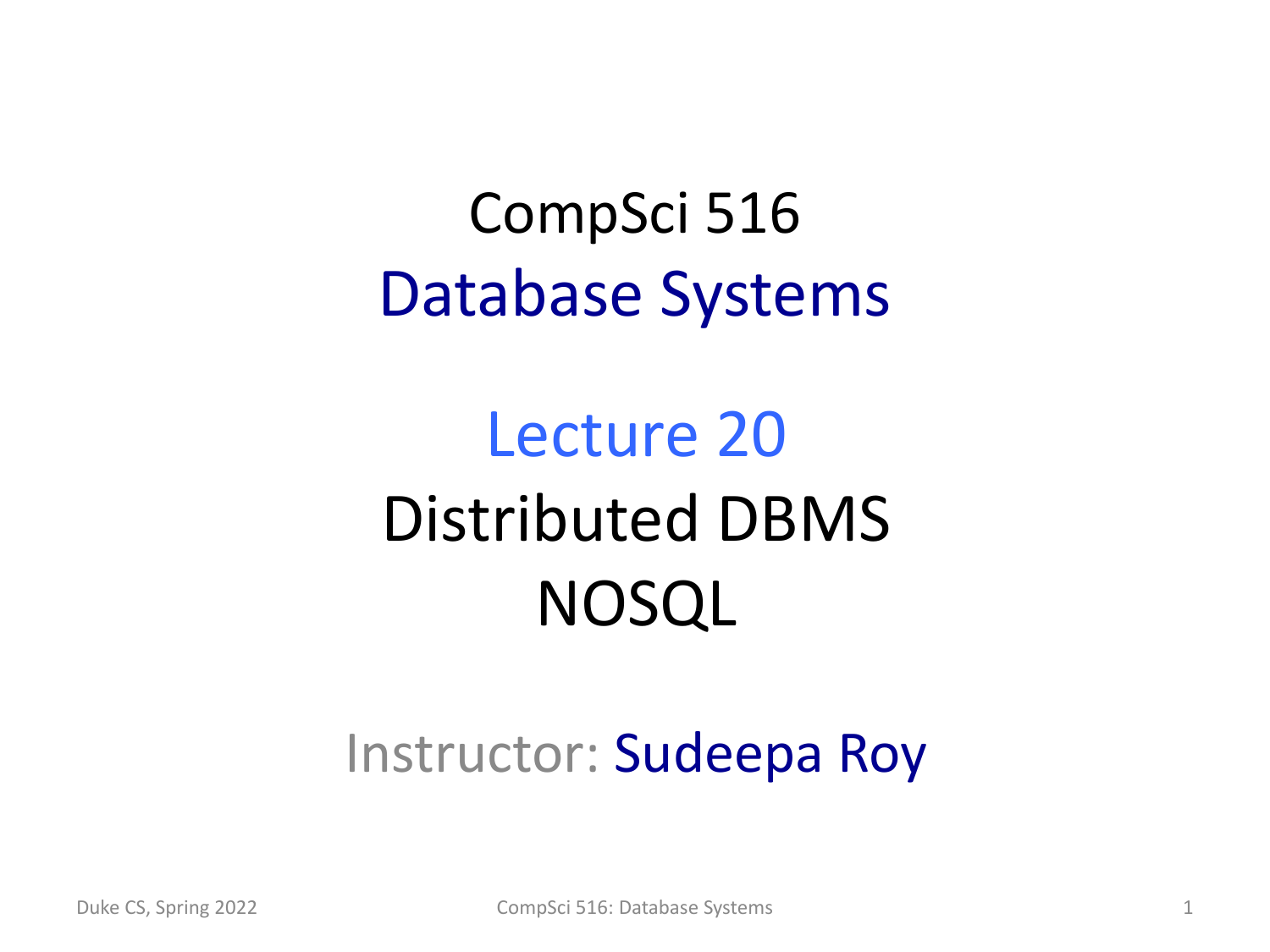## Announcements (Tues, 03/22)

- Quiz4 due Thursday
- HW3
- Survey on Ed
- Project report deadline 04/13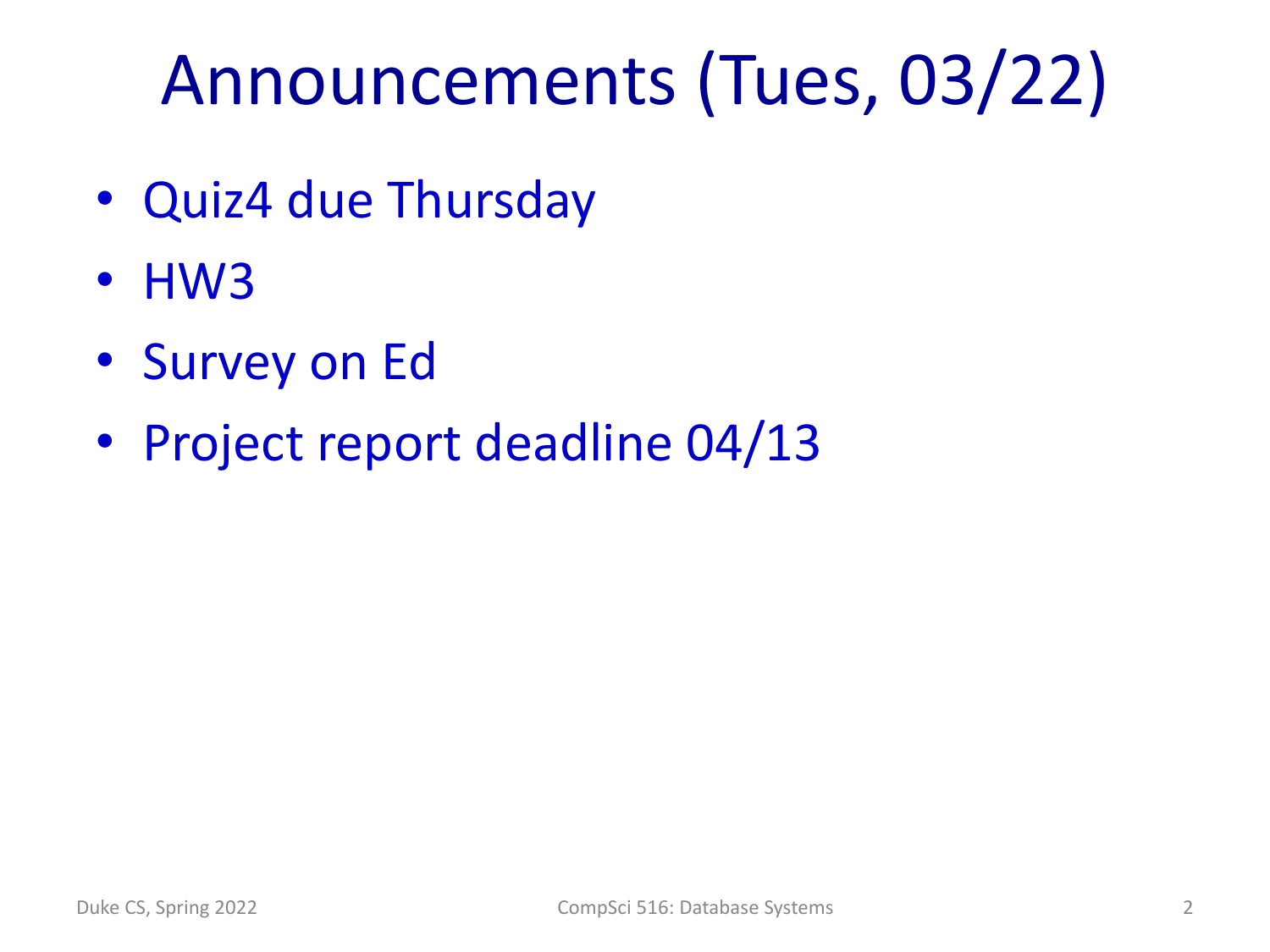### Where are we now? (detour)

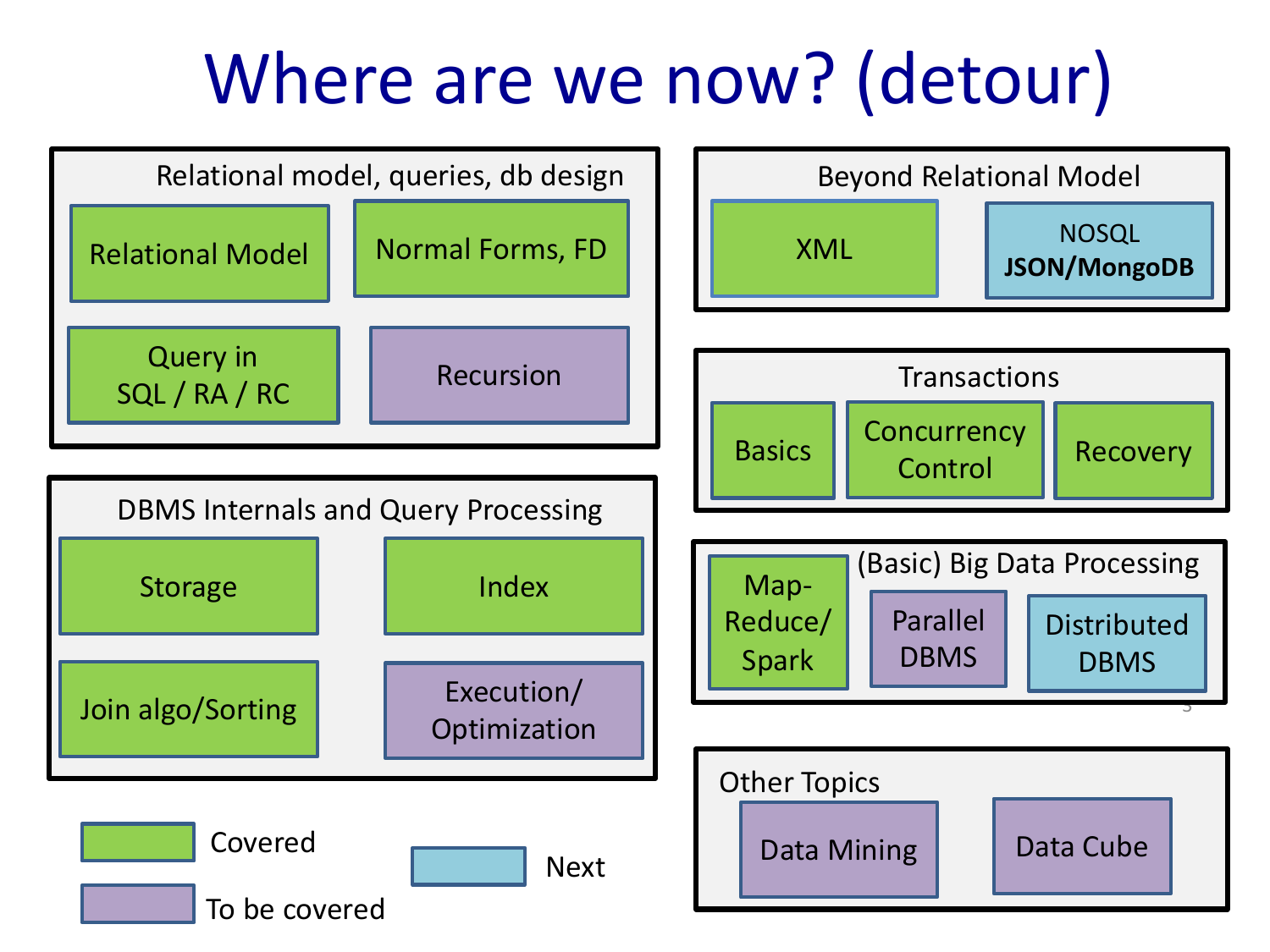# Reading Material

#### • [RG]

- P[arallel DBMS: Chapter 22.1-22.5](http://research.google.com/archive/mapreduce.html)
- Distributed DBMS: Chapter 22.6 22.14

#### • [GUW]

- Parallel DBMS and map-reduce: Chapter 20.1-20.2
- Distributed DBMS: Chapter 20.3, 20.4.1-20.4.2, 20.5-20.6

#### Other recommended readings:

- Chapter 2 (Sections 1,2,3) of Mining of Massive Datasets, by Rajaraman and U http://i.stanford.edu/~ullman/mmds.html
- Original Google MR paper by Jeff Dean and Sanjay Ghemawat, OSDI' 04: http://research.google.com/archive/mapreduce.html

Acknowledgement:

The following slides have been created adapting instructor material of the  $[RG]$  book provided by Dr. Ramakrishnan and Dr. Gehrke.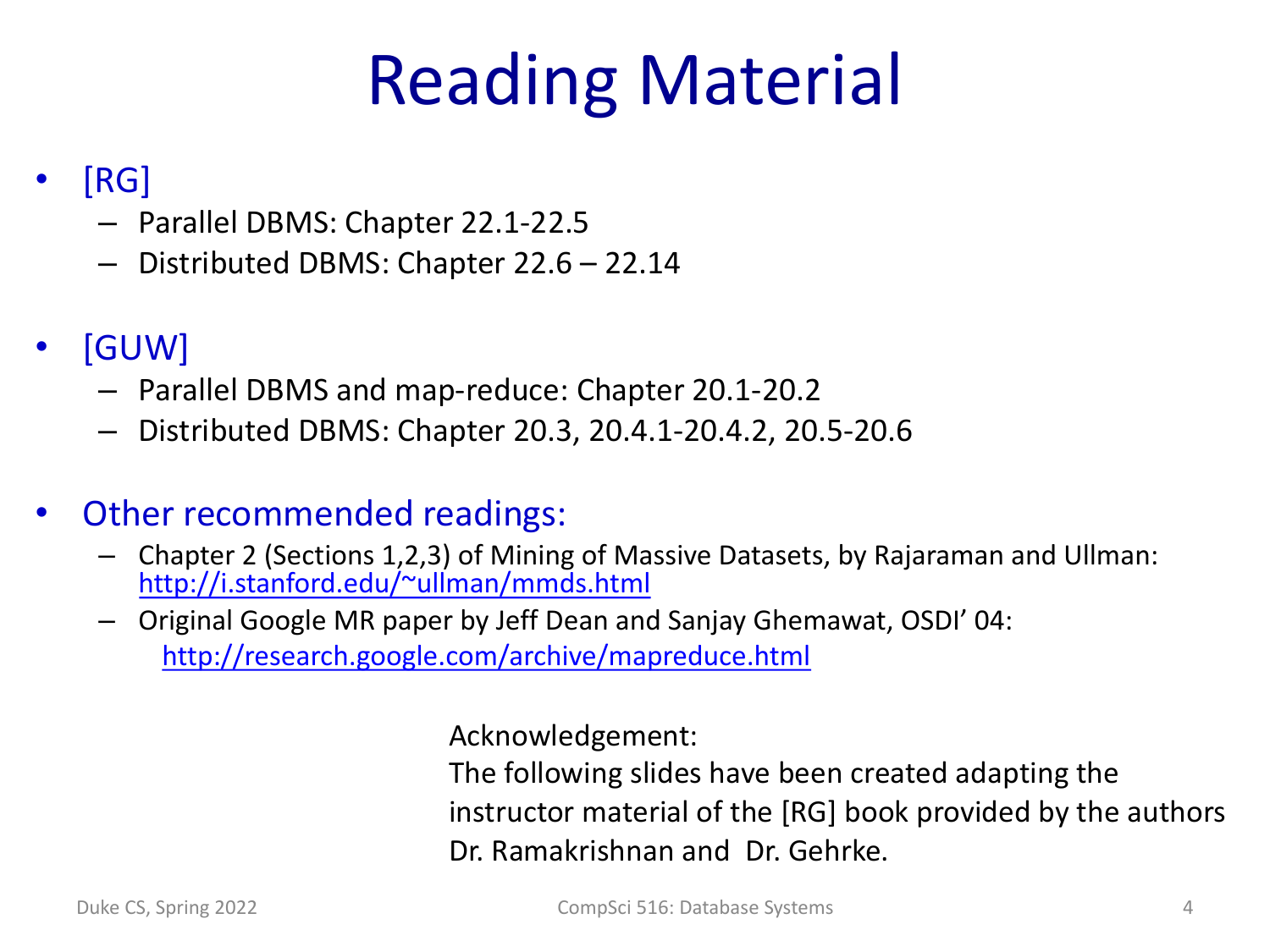### Distributed DBMS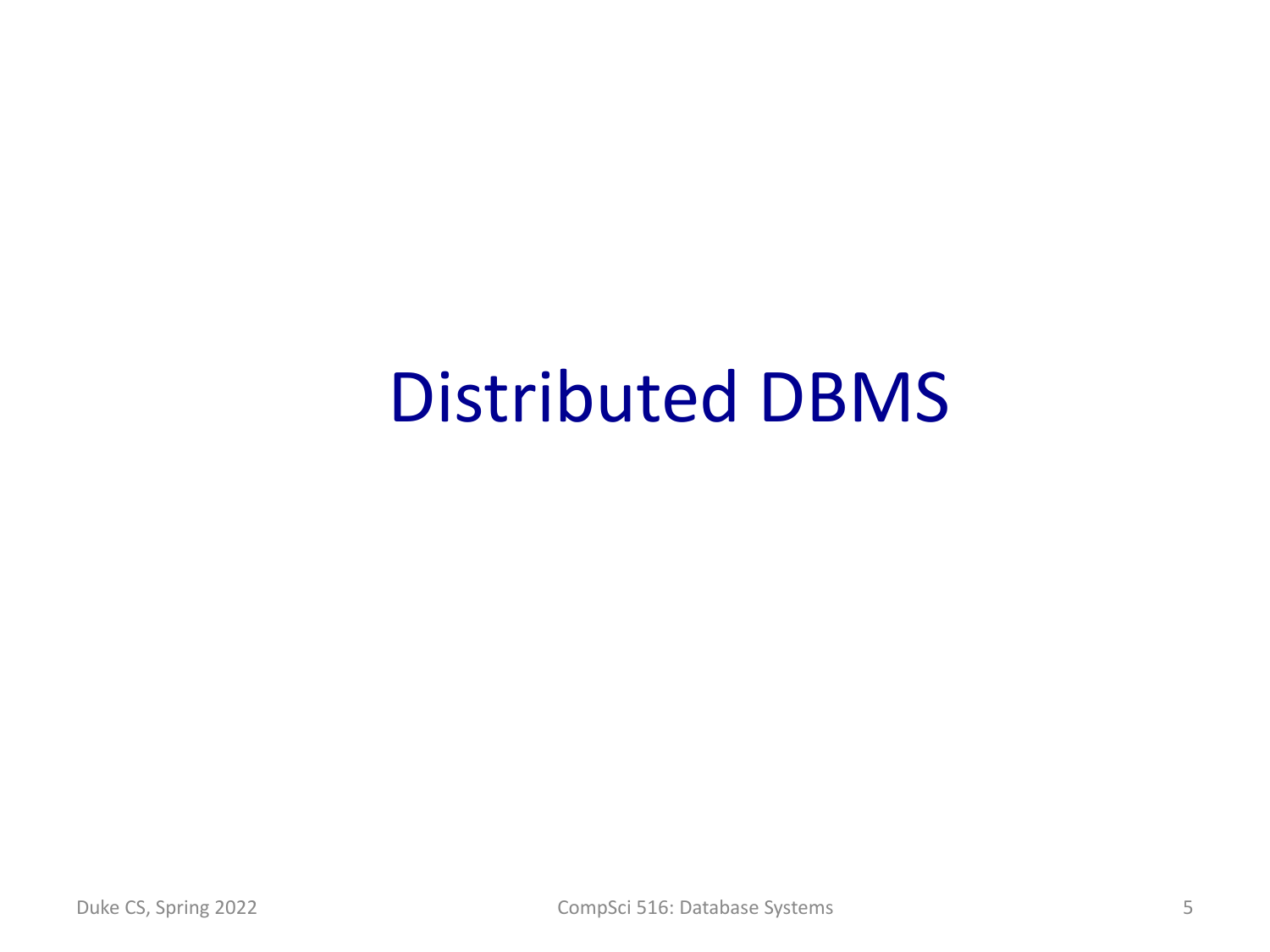### Topics in Distributed DBMS

- Architecture
- Data Storage
- Query Execution
- Transactions updates
- Recovery Two Phase Commit (2PC)

• A brief overview / examples of all these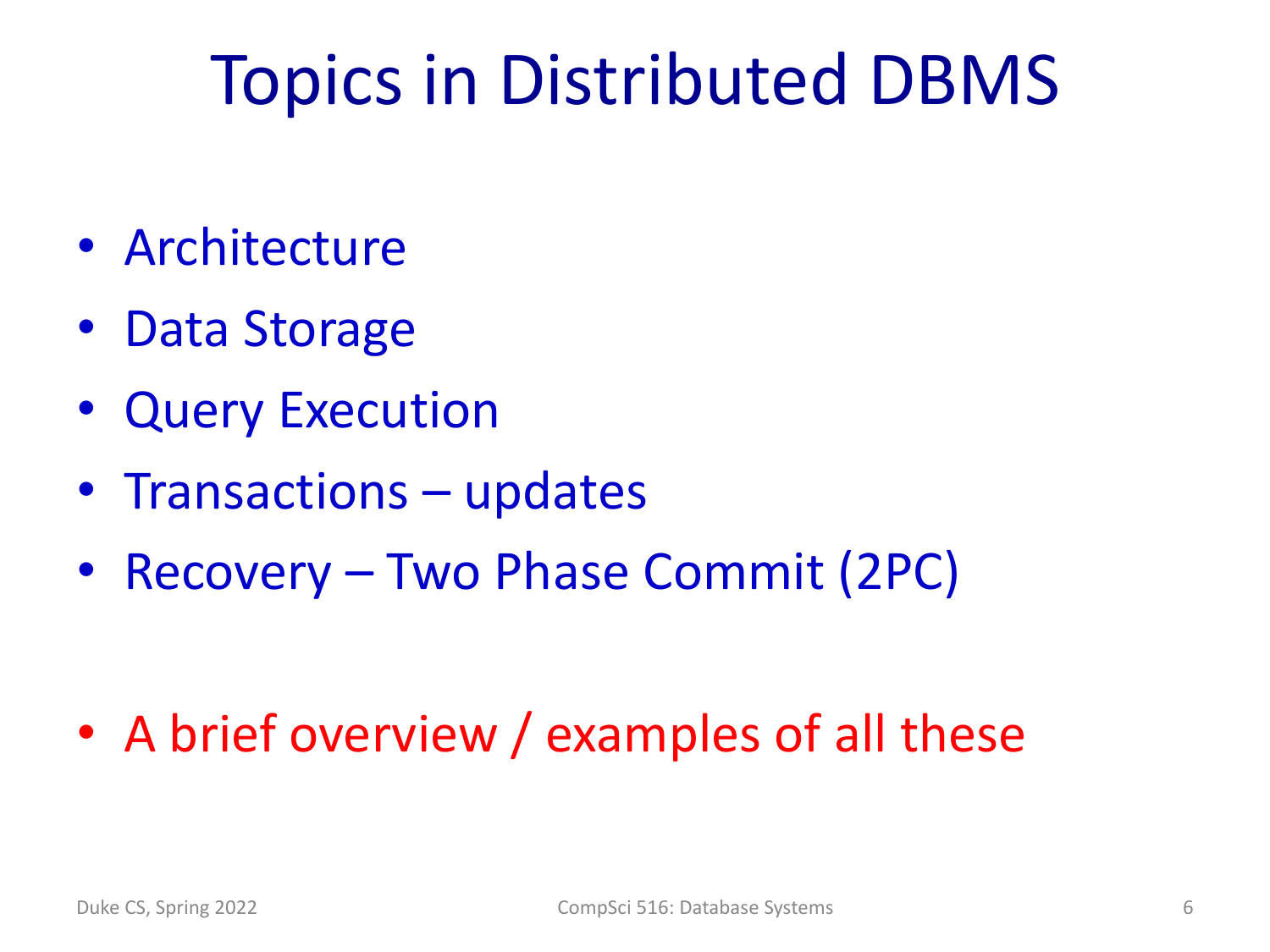### Distributed Data Independence

- Users should not have to know where data is located
	- no need to know the locations of references relations, their copies or fragments (later)
	- extends Physical and Logical Data Independence principles
- Queries spanning multiple sites should be optimized in a cost-based manner
	- taking into account communication costs and differences in local computation costs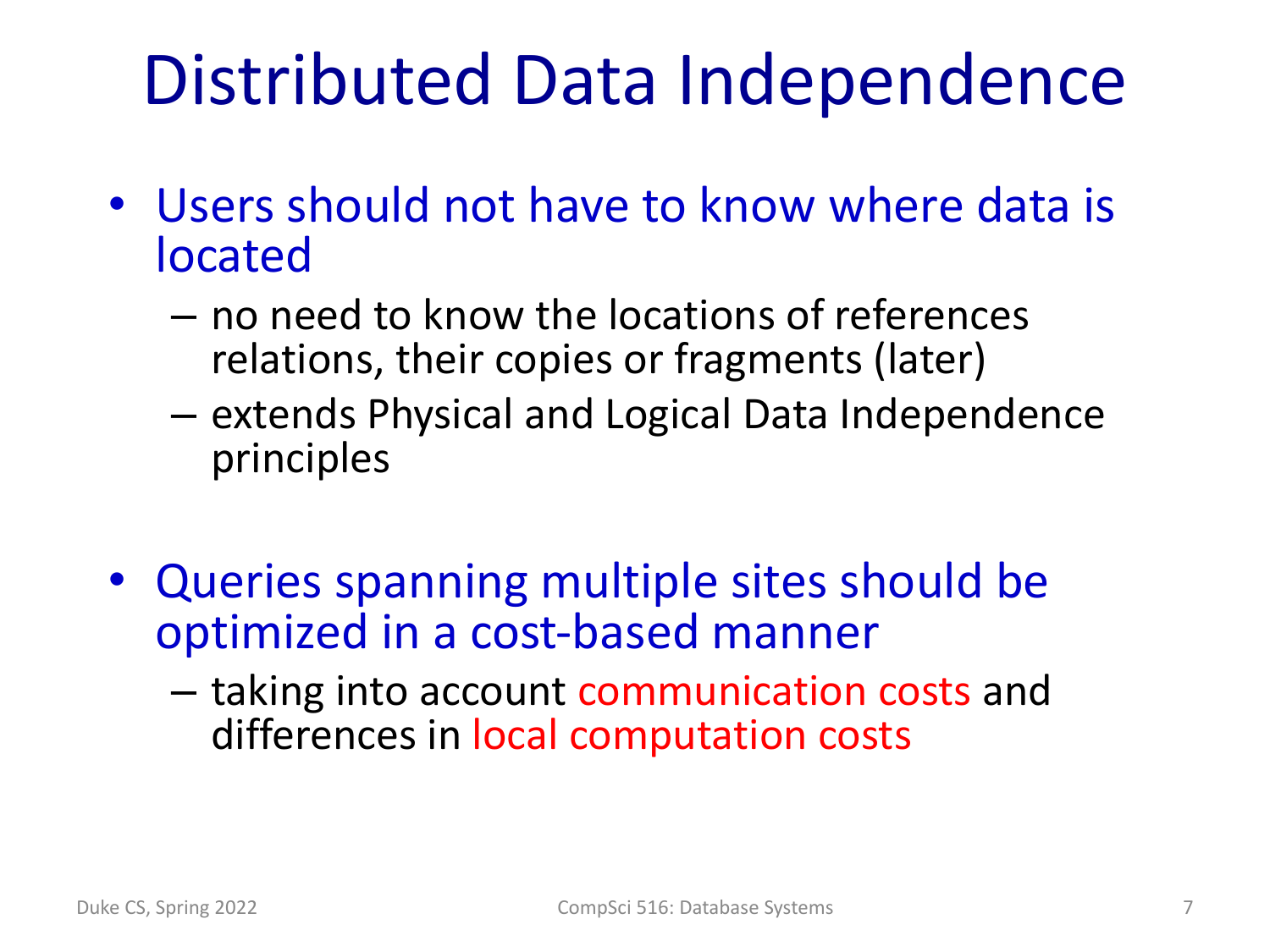### Distributed DBMS Architectures

- **Three alternative approaches**
- 1. Client-Server
	- Client: user interace, server: executes queries
- 2. Collaborating Server
	- All are of the same status
- 3. Middleware
	- Good for integrating legacy systems, middleware coordinates, individual server executes local queries



**CLIENT CLIENT**

**SERVER SERVER SERVER**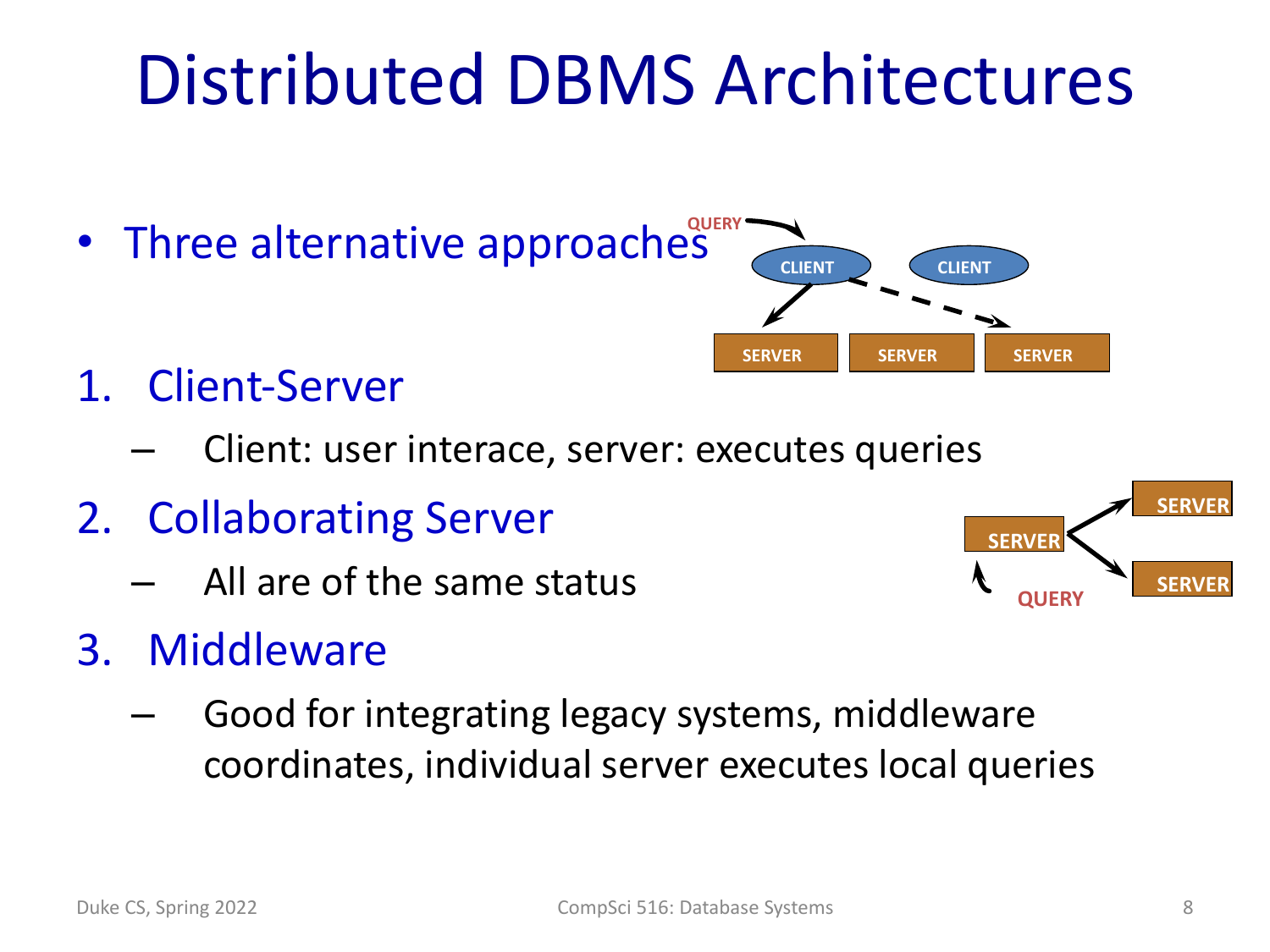## Storing Data in a Distributed DBMS

- A single relation may be partitioned or fragmented across several sites
	- typically at sites where they are most often accessed
- The data can be replicated as well
	- when the relation is in high demand or for robustness
- Horizontal:
	- Usually disjoint
	- Can often be identified by a selection query
		- employees in a city locality of reference
	- To retrieve the full relation, need a union
- Vertical:
	- Identified by projection queries
	- Typically unique TIDs added to each tuple
	- TIDs replicated in each fragments
	- Ensures that we have a Lossless Join

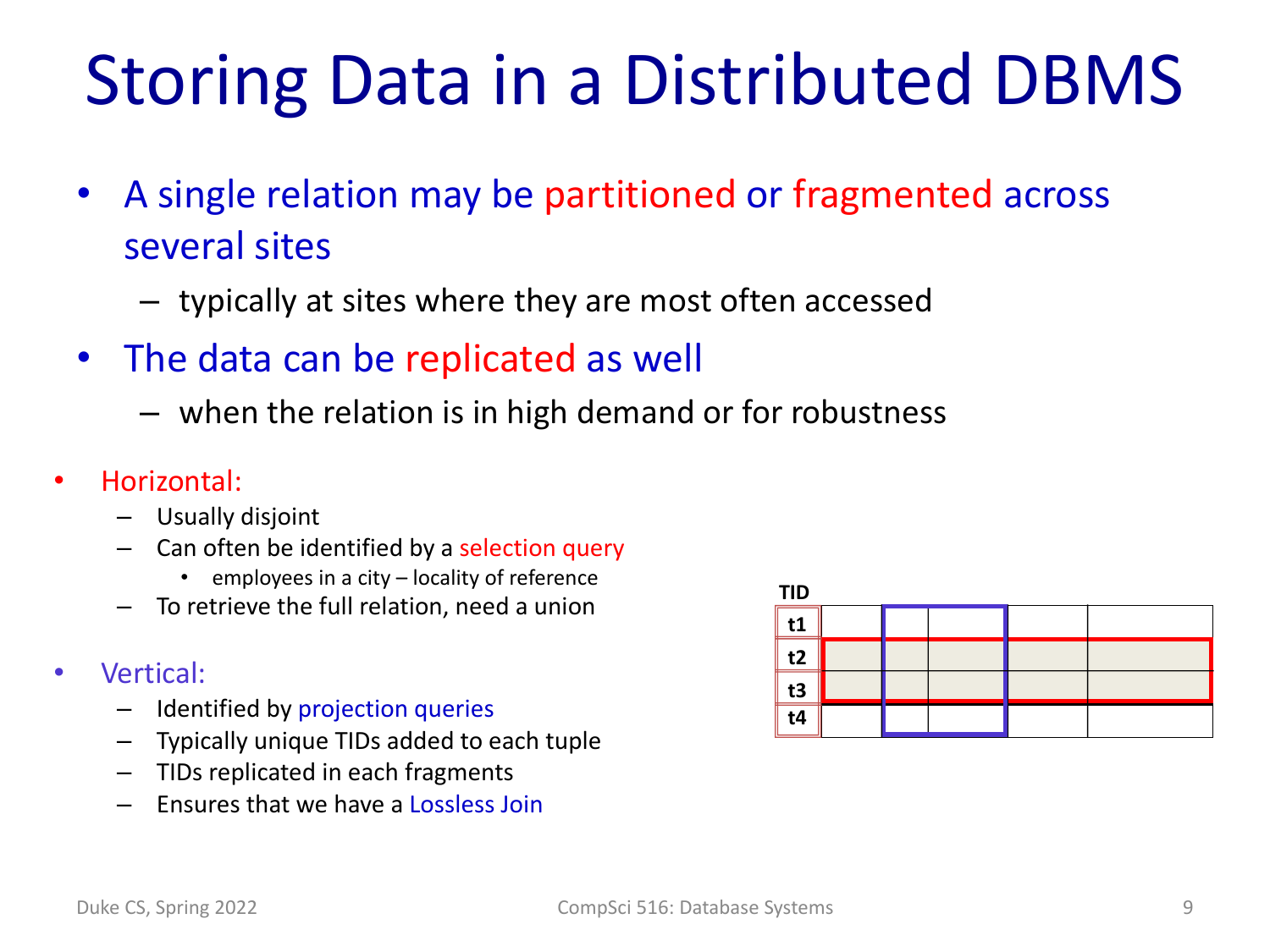## Joins in a Distributed DBMS

- Can be very expensive if relations are stored at different sites
- 1. Fetch as needed
- 2. Ship to one site
- 3. Semi-join
- 4. Bloom join



Sailors as outer – for each S page, fetch all R pages from Paris if cached at London, each R page fetched once

Ship Sailor to Paris

Unnecessary shipping Not all tuples used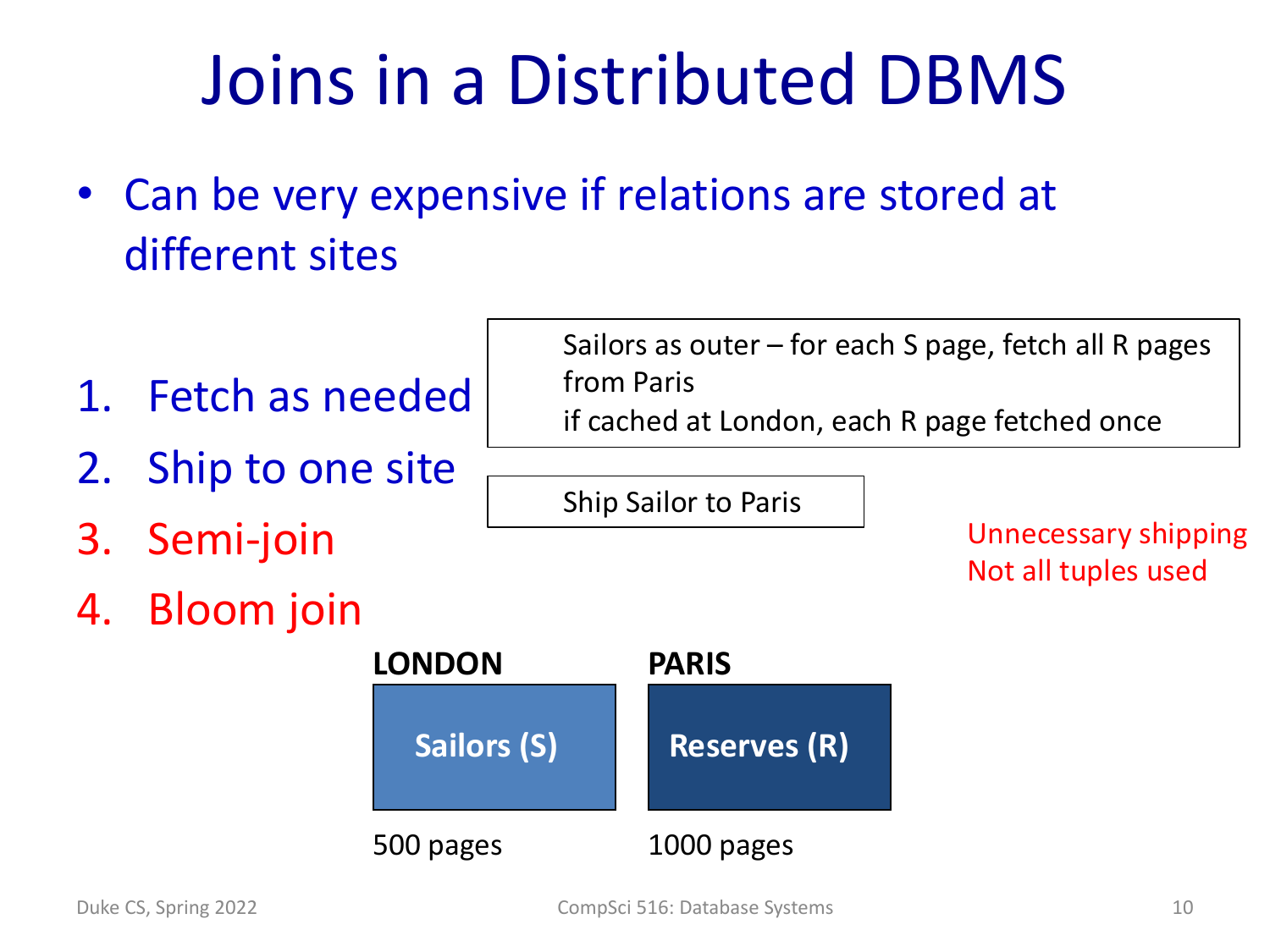# Semijoin



- Suppose want to ship R to London and then do join with S at London. Instead,
- 1. At London, project S onto join columns and ship this to Paris
	- Here foreign keys, but could be arbitrary join
- 2. At Paris, join S-projection with R
	- Result is called reduction of Reserves w.r.t. Sailors (only these tuples are needed)
- 3. Ship reduction of R to back to London
- 4. At London, join S with reduction of R
- Tradeoff the cost of computing and shipping projection for cost of shipping full R relation
	- Especially useful if there is a selection on Sailors, and answer desired at London

Duke CS, Spring 2022 CompSci 516: Database Systems 11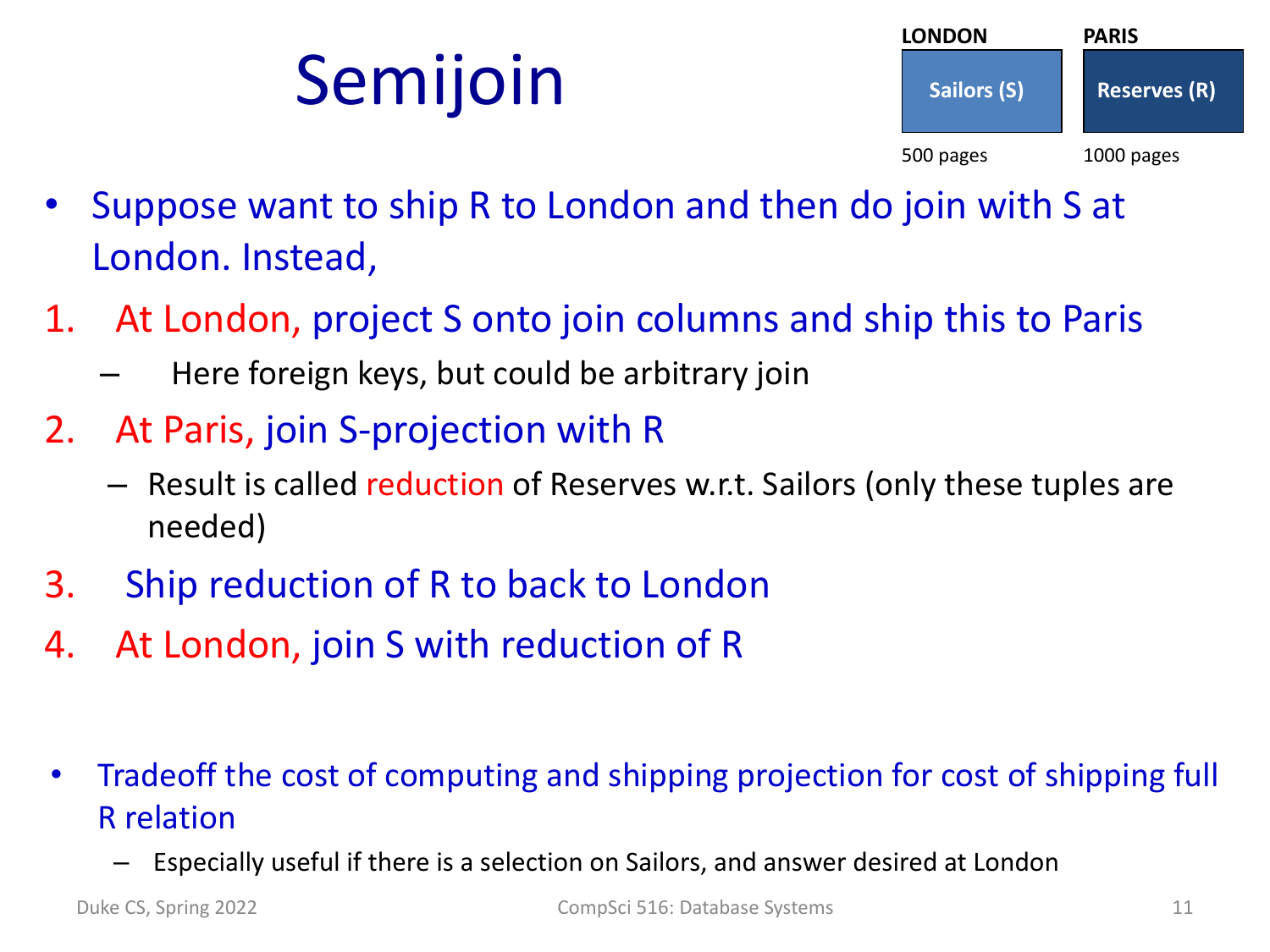### Bloomjoin

| <b>LONDON</b>      | <b>PARIS</b>        |  |
|--------------------|---------------------|--|
| <b>Sailors (S)</b> | <b>Reserves (R)</b> |  |
| 500 pages          | 1000 pages          |  |

- Similar idea like semi-join
- Suppose want to ship R to London and then do join with S at London (like semijoin)
- 1. At London, compute a bit-vector of some size k:
	- Hash column values into range 0 to k-1
	- $-$  If some tuple hashes to p, set bit p to 1 (p from 0 to k-1)
	- Ship bit-vector to Paris
- 2. At Paris, hash each tuple of R similarly
	- discard tuples that hash to 0 in S's bit-vector
	- Result is called reduction of R w.r.t S
- 3. Ship "bit-vector-reduced" R to London
- 4. At London, join S with reduced R
- Bit-vector cheaper to ship, almost as effective
	- the size of the reduction of R shipped back can be larger. Why?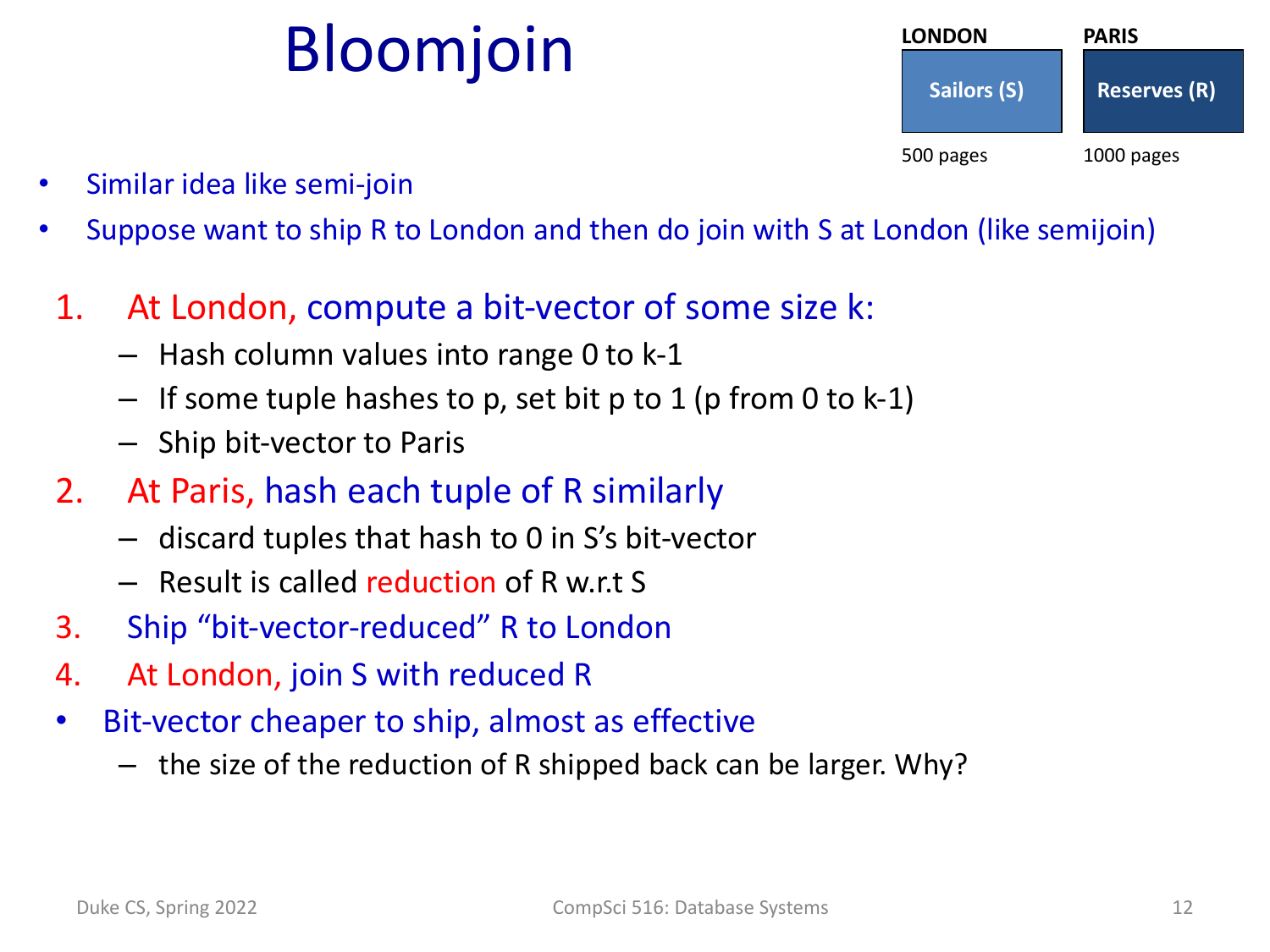### Distributed Query Optimization

- Similar to centralized optimization, but have differences
	- 1. Communication costs must be considered
	- 2. Local site autonomy must be respected
	- 3. New distributed join methods should be considered

- Query site constructs global plan, with suggested local plans describing processing at each site
	- If a site can improve suggested local plan, free to do so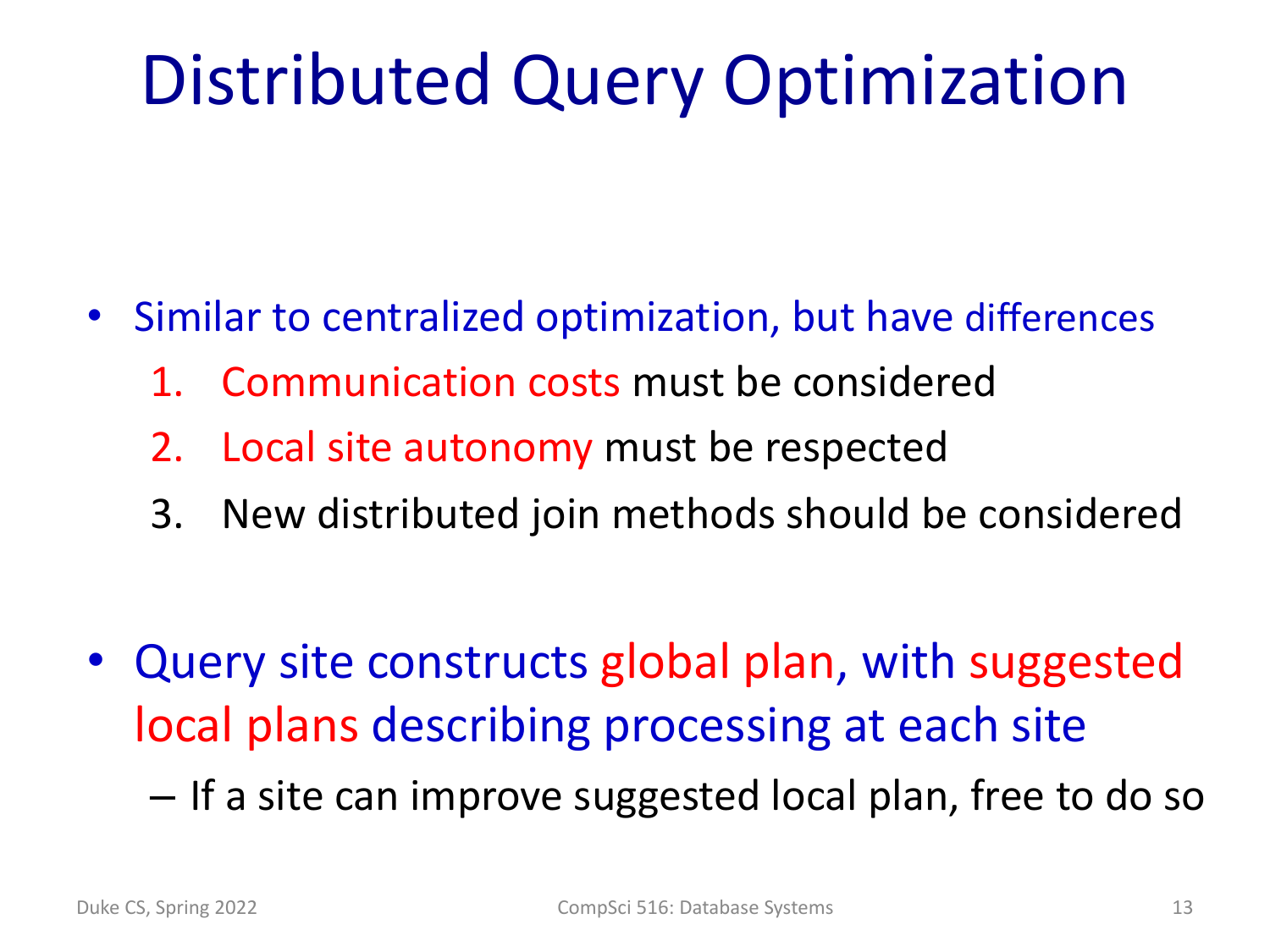### Review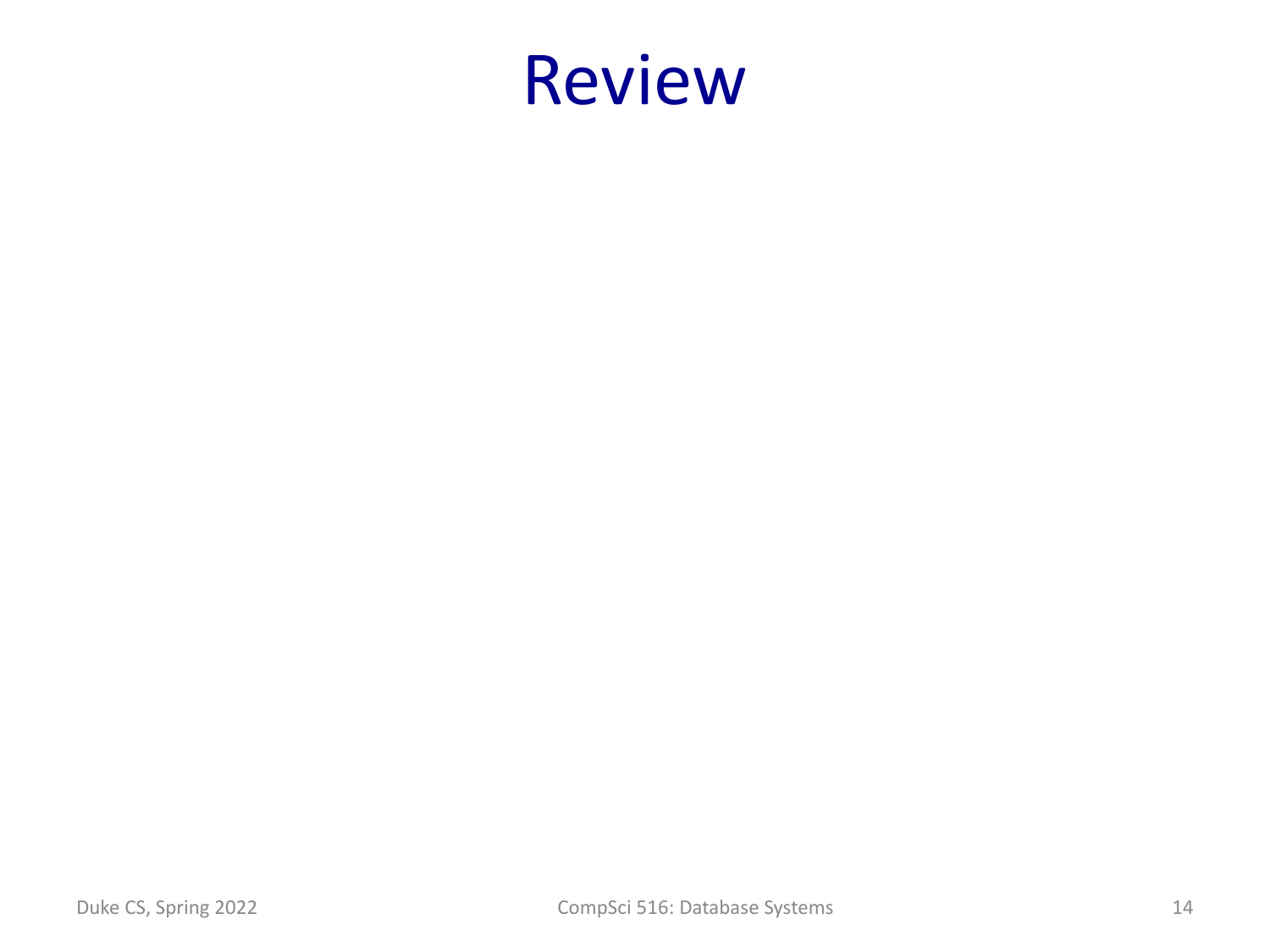## Announcements (Thurs, 03/24)

- Quiz4 due today noon
- HW3 due 4/5 (Tues) noon
- Survey on Ed due by tonight on project teams dynamics
- More frequent check in for all teams by mentors
- Project report deadline 04/13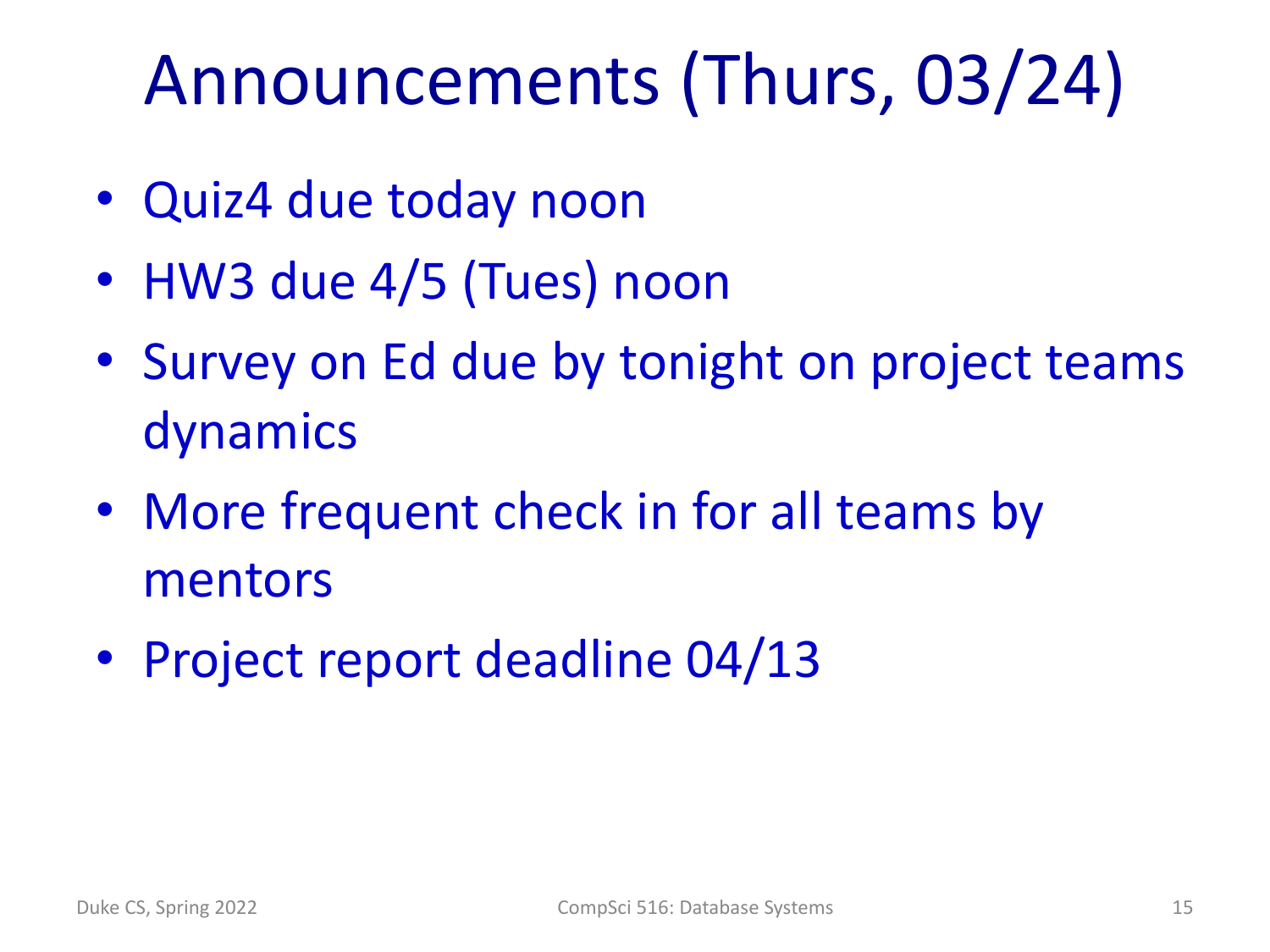## Updating Distributed Data

- Synchronous Replication: All copies of a modified relation (or fragment) must be updated before the modifying transaction commits
	- Always updated but expensive commit protocols (2PC soon!)
	- By "voting" e.g., 10 copies; 7 written for update; 4 copies read (why 4?)
	- Read-any Write-all (special case of voting, why not write-any read all?)
- Asynchronous Replication: Copies of a modified relation are only periodically updated; different copies may get out-of-sync in the meantime
	- More efficient many current products follow this approach
	- Primary site (one master copy) or peer-to-peer (multiple master copies)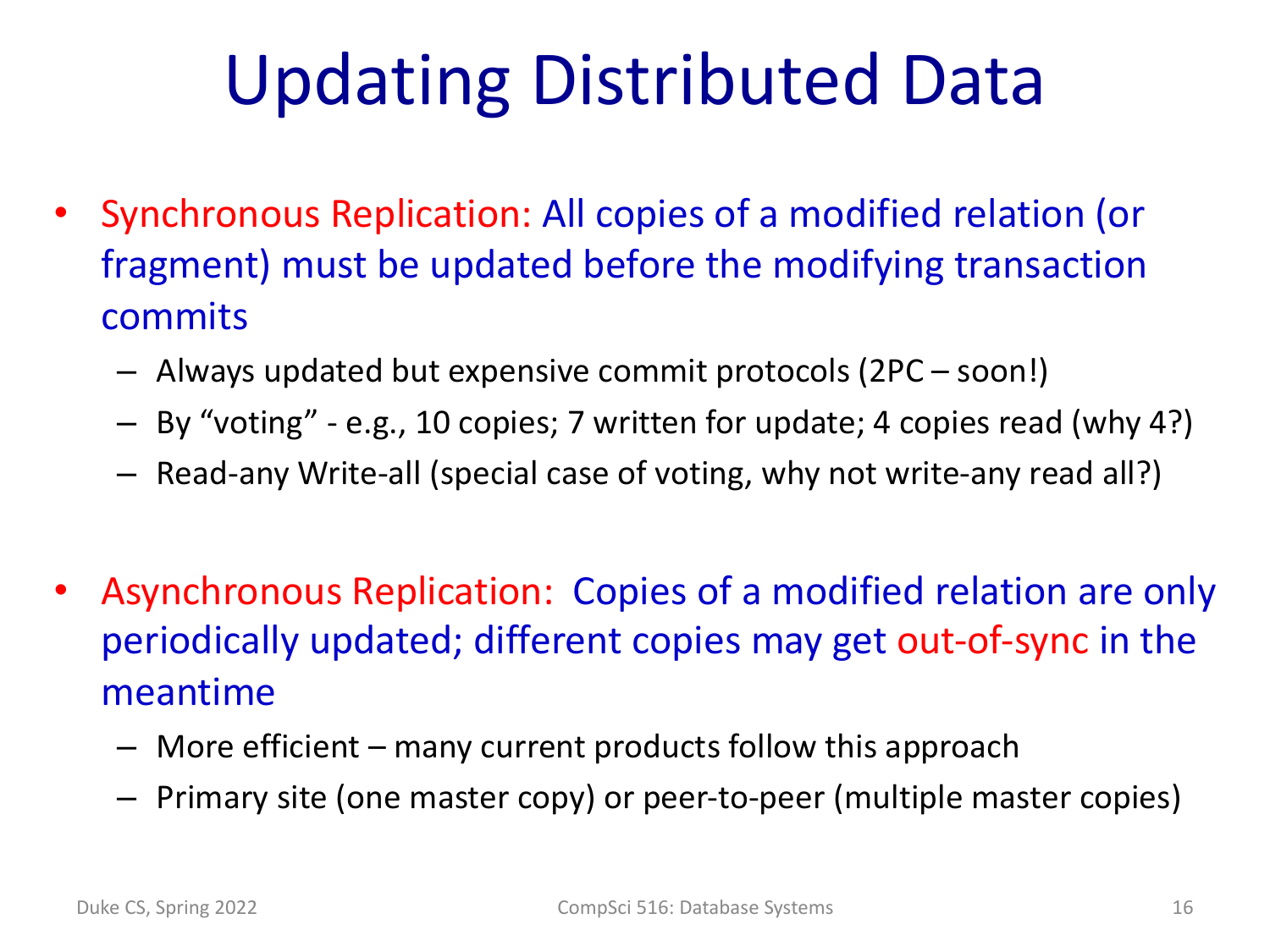## Distributed Locking

- How do we manage locks for objects across many sites?
- 1. Centralized: One site does all locking
	- Vulnerable to single site failure



- 2. Primary Copy: All locking for an object done at the primary copy site
	- Reading requires access to locking site as well as site where the object copy is stored
- 3. Fully Distributed: Locking for a copy done at site where the copy is stored
	- Locks at all sites while writing an object (unlike previous two)
	- May lead to "undetected" or "missing" "global deadlock" due to delay in information propagation
	- Timeout or hierarchical detection
		- e.g. sites (every 10 sec)-> sites in a state (every min)-> sites in a country (every 10 min) -> global waits for graph. Intuition: more deadlocks are likely across closely related sites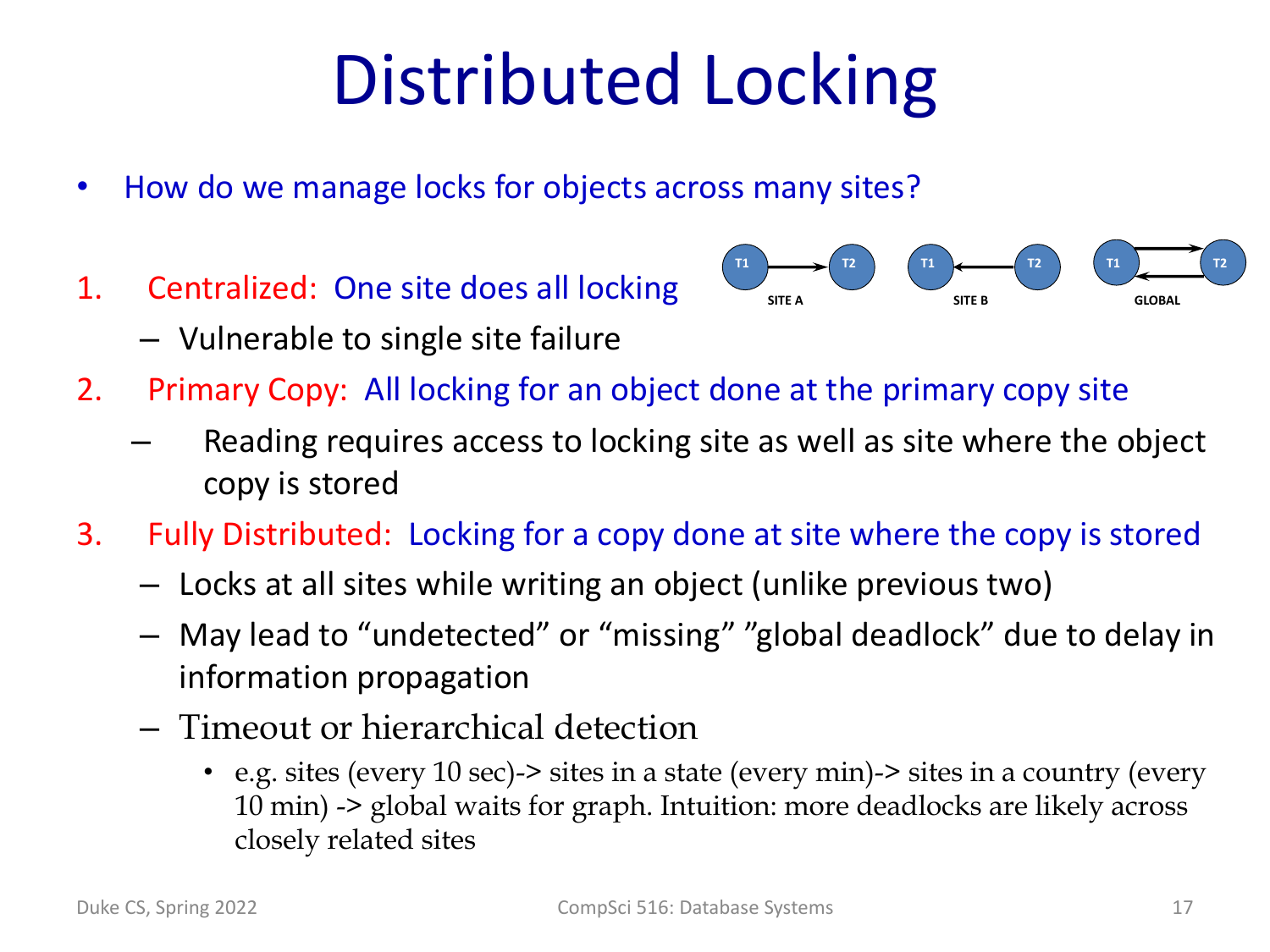### Distributed Recovery

#### • Two new issues:

- New kinds of failure, e.g., links and remote sites
- If "sub-transactions" of a transaction execute at different sites, all or none must commit
- Need a commit protocol to achieve this
- Most widely used: Two Phase Commit (2PC)
- A log is maintained at each site
	- as in a centralized DBMS
	- commit protocol actions are additionally logged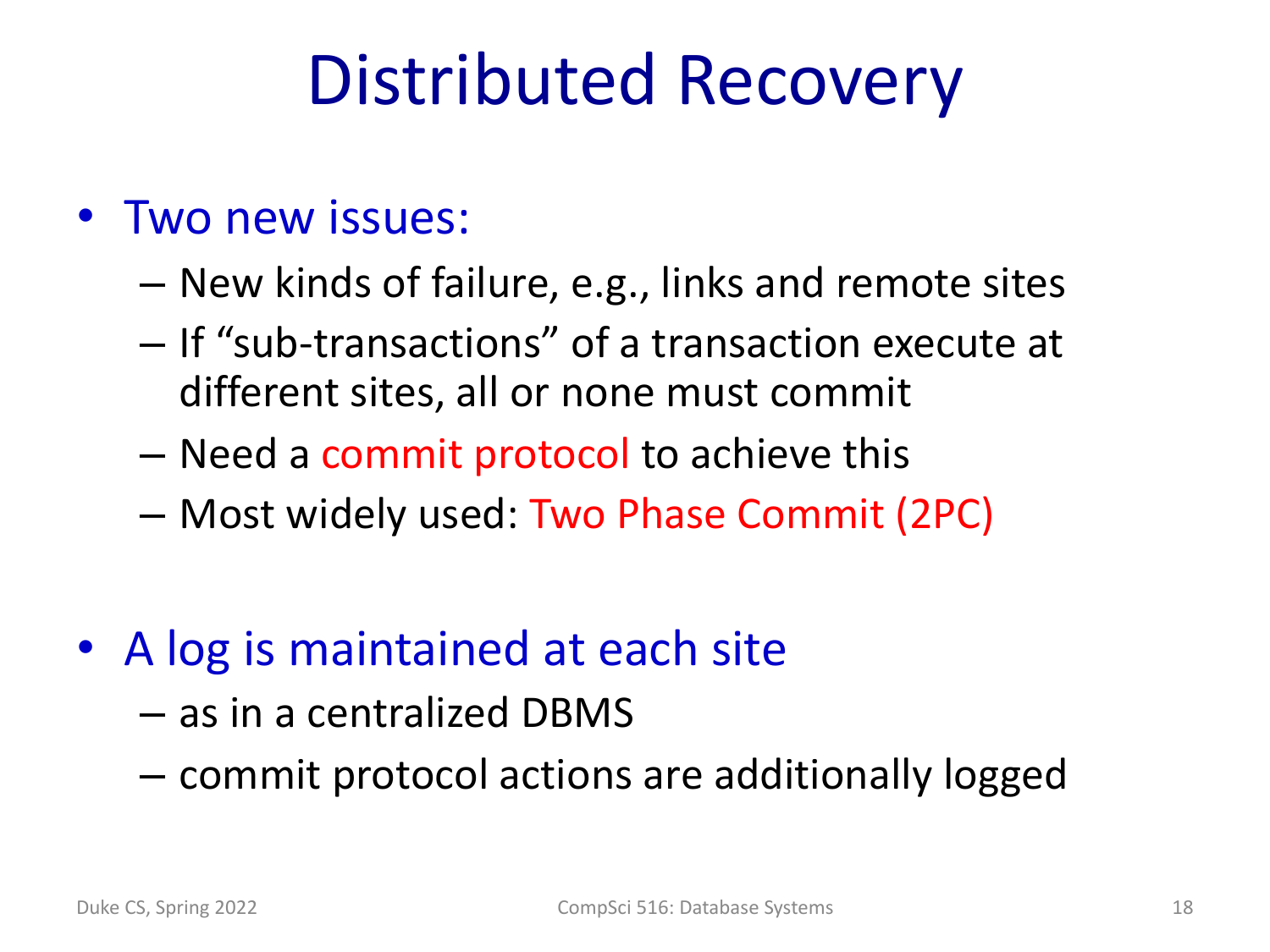### Two-Phase Commit (2PC)

- Site at which transaction originates is coordinator
- Other sites at which it executes are subordinates
	- w.r.t. coordination of this transaction

Example on slides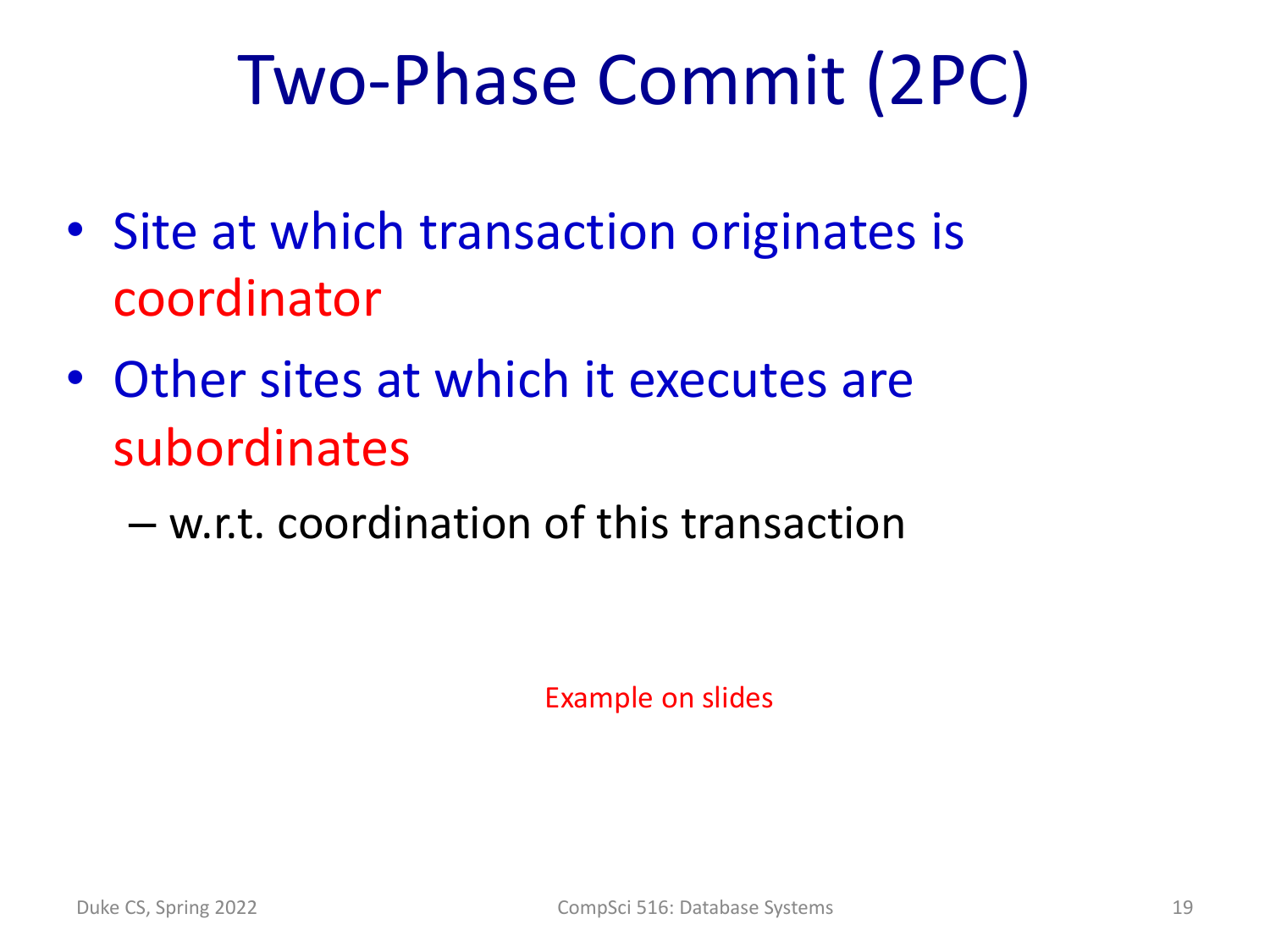### When a transaction wants to commit  $-1/5$

1. Coordinator sends prepare message to each subordinate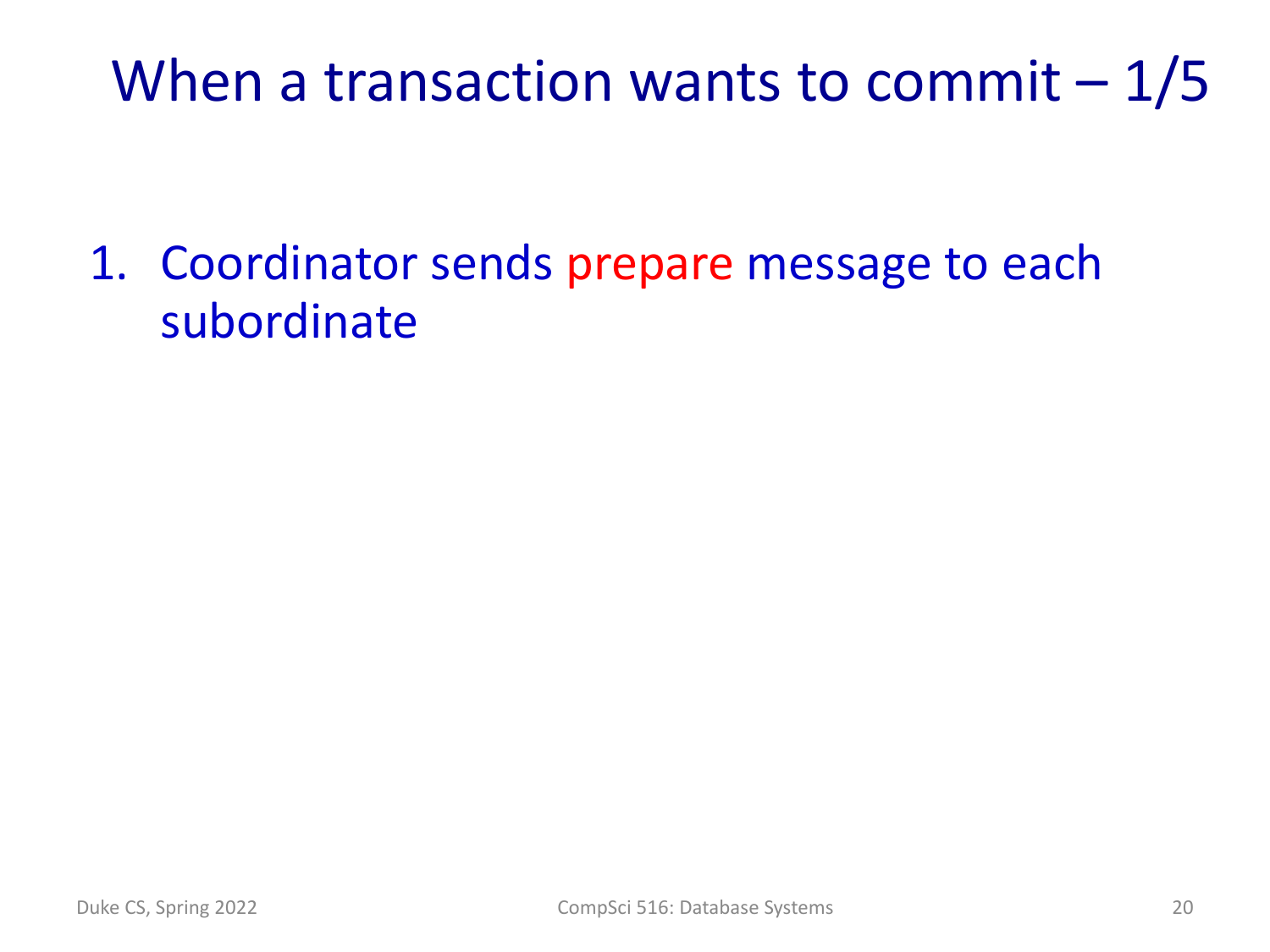### When a transaction wants to commit – 2/5

#### 2. Subordinate receives the prepare message

- a) decides whether to abort or commit its subtransaction
- b) force-writes an abort or prepare log record
- c) then sends a no or yes message to coordinator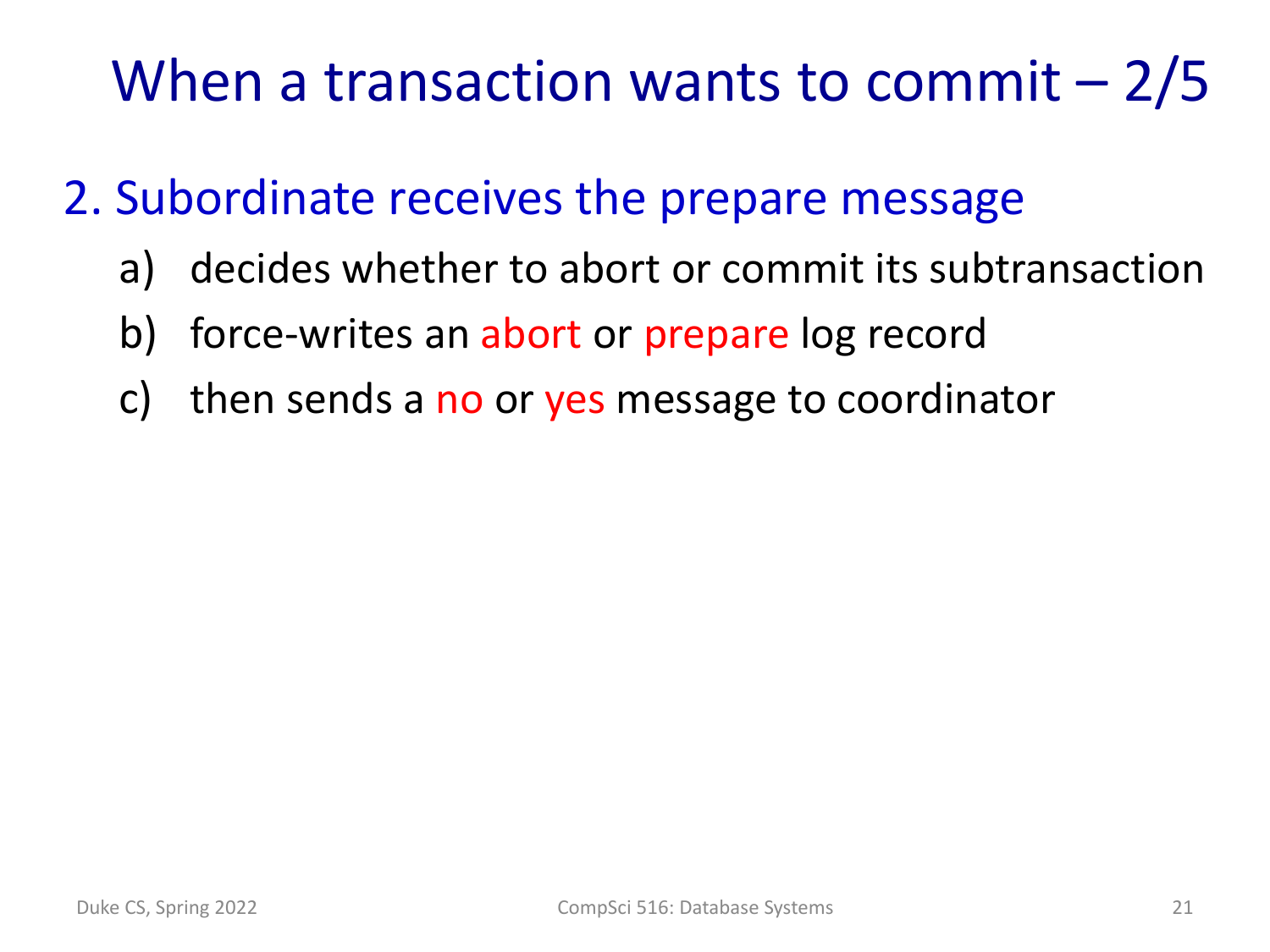### When a transaction wants to commit – 3/5

- 3. If coordinator gets unanimous yes votes from all subordinates
	- a) it force-writes a commit log record
	- b) then sends commit message to all subs

Else (if receives a no message or no response from some subordinate),

- a) it force-writes abort log record
- b) then sends abort messages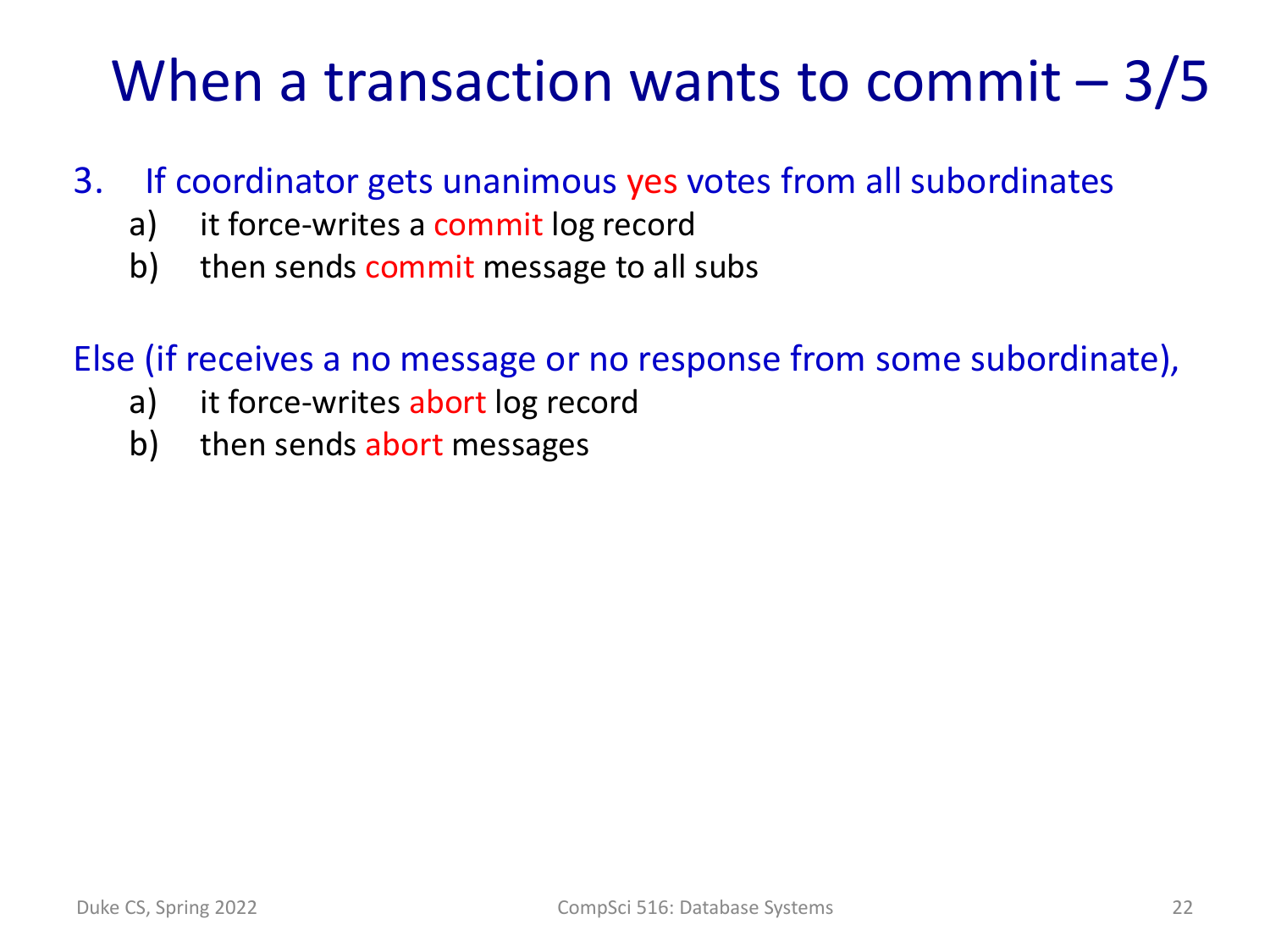### When a transaction wants to commit  $-4/5$

- 4. Subordinates force-write abort/commit log record based on message they get
	- a) then send ack message to coordinator
	- b) If commit received, commit the subtransaction
	- c) write an end record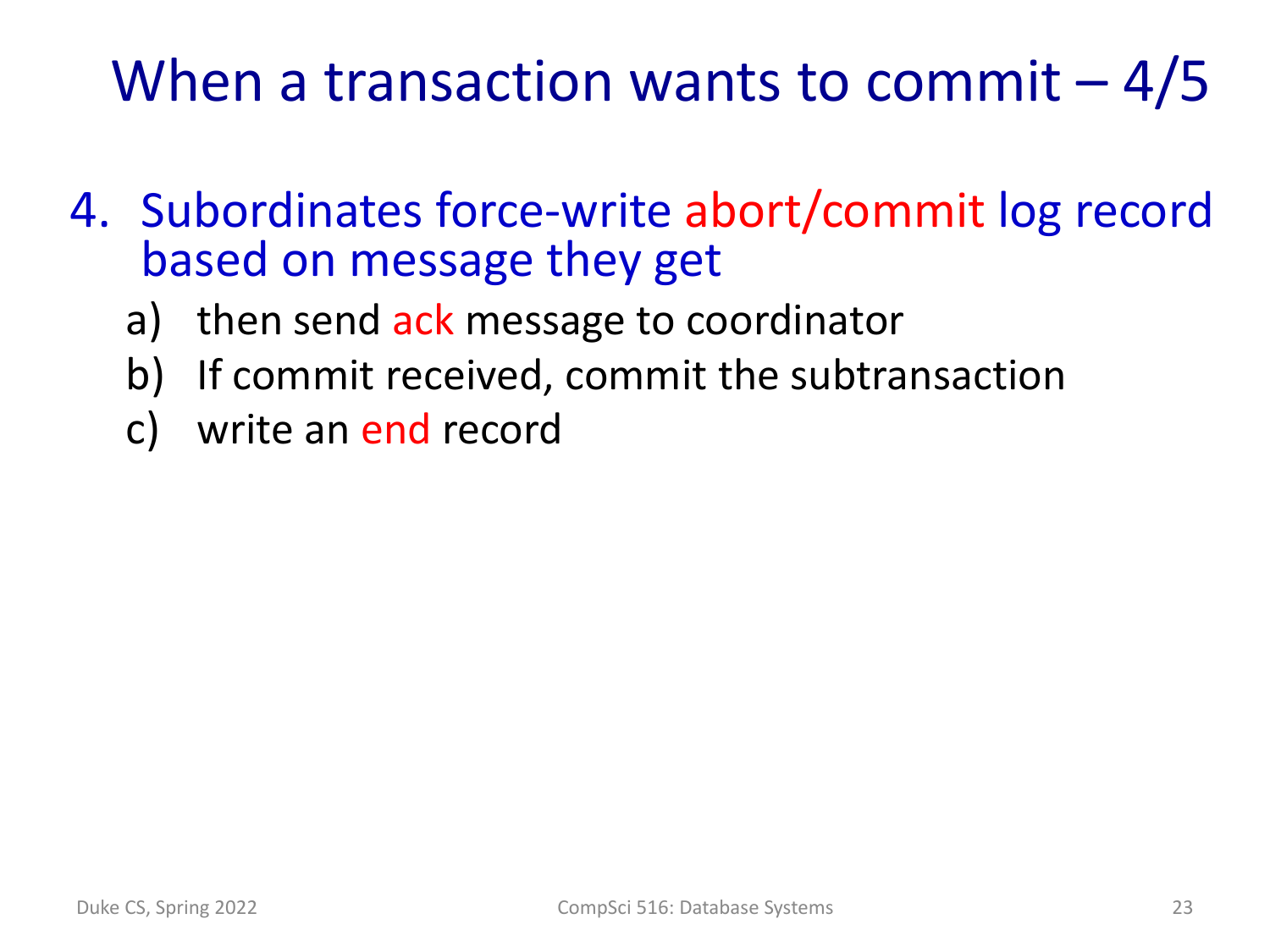### When a transaction wants to commit – 5/5

- 5. After the coordinator receives ack from all subordinates,
	- writes end log record

Transaction is officially committed when the coordinator's commit log record reaches the disk

– subsequent failures cannot affect the outcomes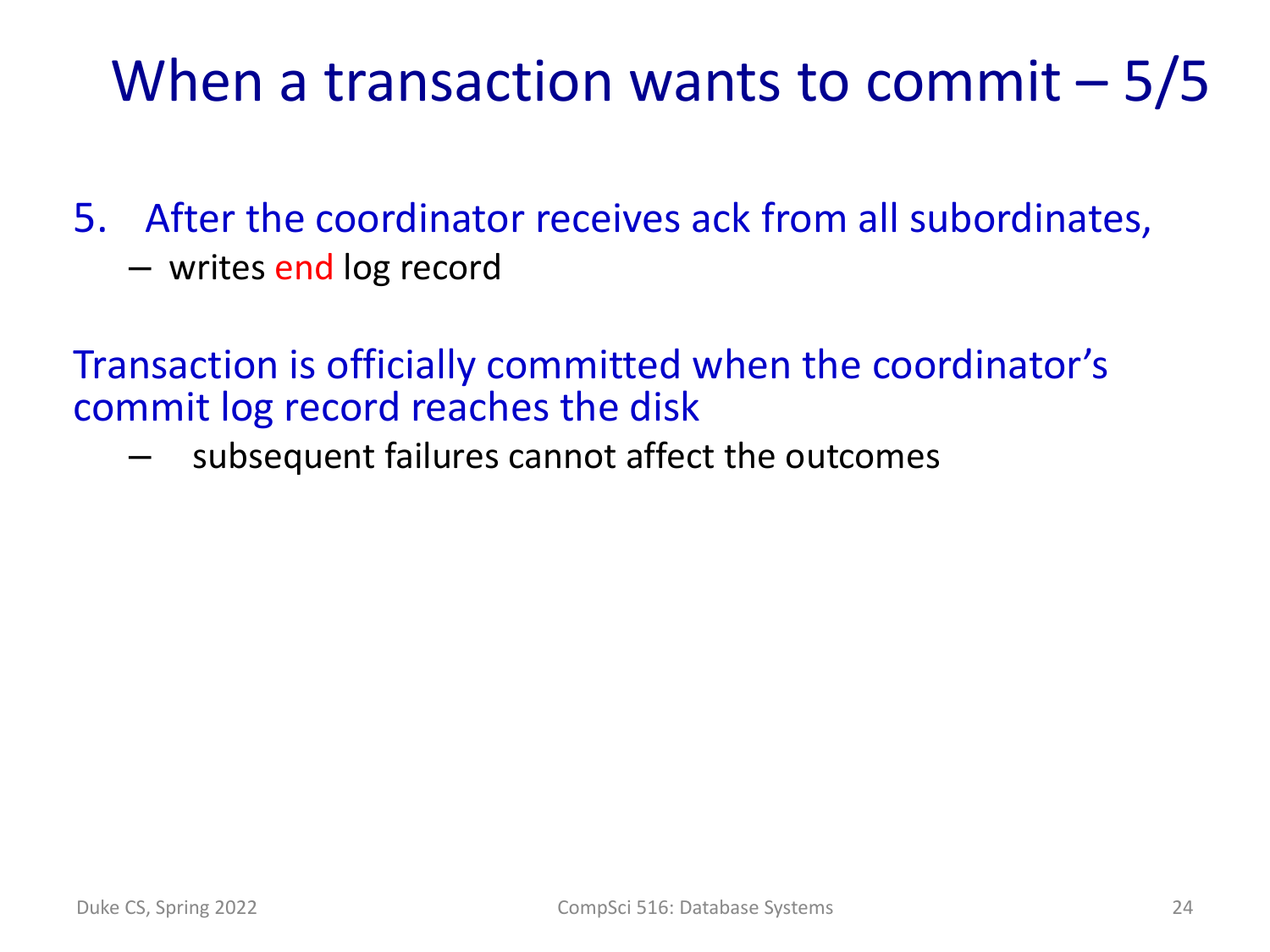### Comments on 2PC

- Two rounds of communication
	- first, voting
	- then, termination
	- Both initiated by coordinator
- Any site (coordinator or subordinate) can unilaterally decide to abort a transaction
	- but unanimity/consensus needed to commit
- Every message reflects a decision by the sender
	- to ensure that this decision survives failures, it is first recorded in the local log and is force-written to disk
- All commit protocol log records for a transaction contain tid and Coordinator-id
	- The coordinator's abort/commit record also includes ids of all subordinates.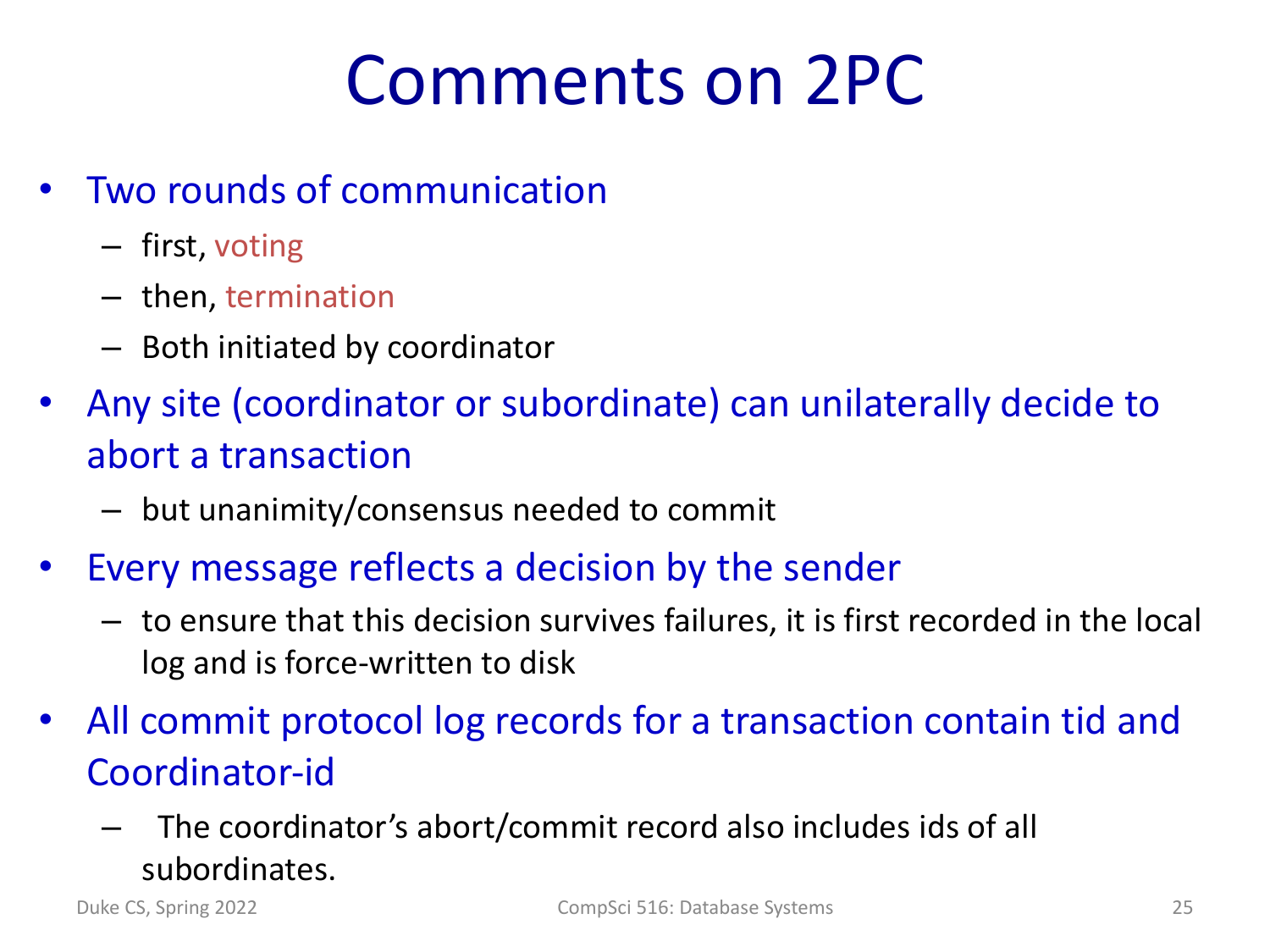### Restart After a Failure at a Site – 1/4

- Recovery process is invoked after a sites comes back up after a crash
	- reads the log and executes the commit protocol
	- the coordinator or a subordinate may have a crash
	- one site can be the coordinator some transaction and subordinates for others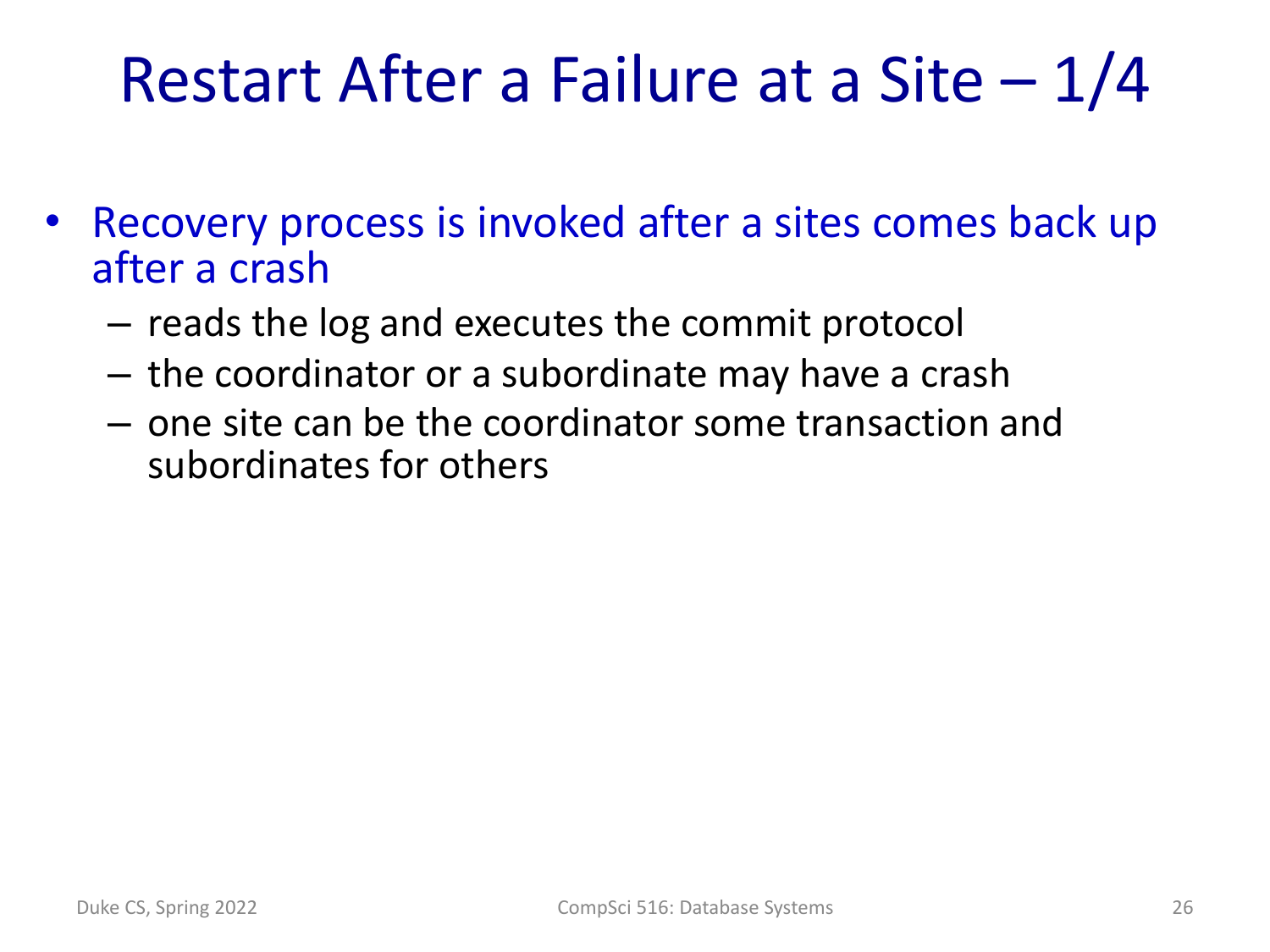### Restart After a Failure at a Site – 2/4

- If we have a commit or abort log record for transaction T, but not an end record, must redo/undo T respectively
	- $-$  If this site is the coordinator for T (from the log record), keep sending commit/abort messages to subs until acks received
	- then write an end log record for T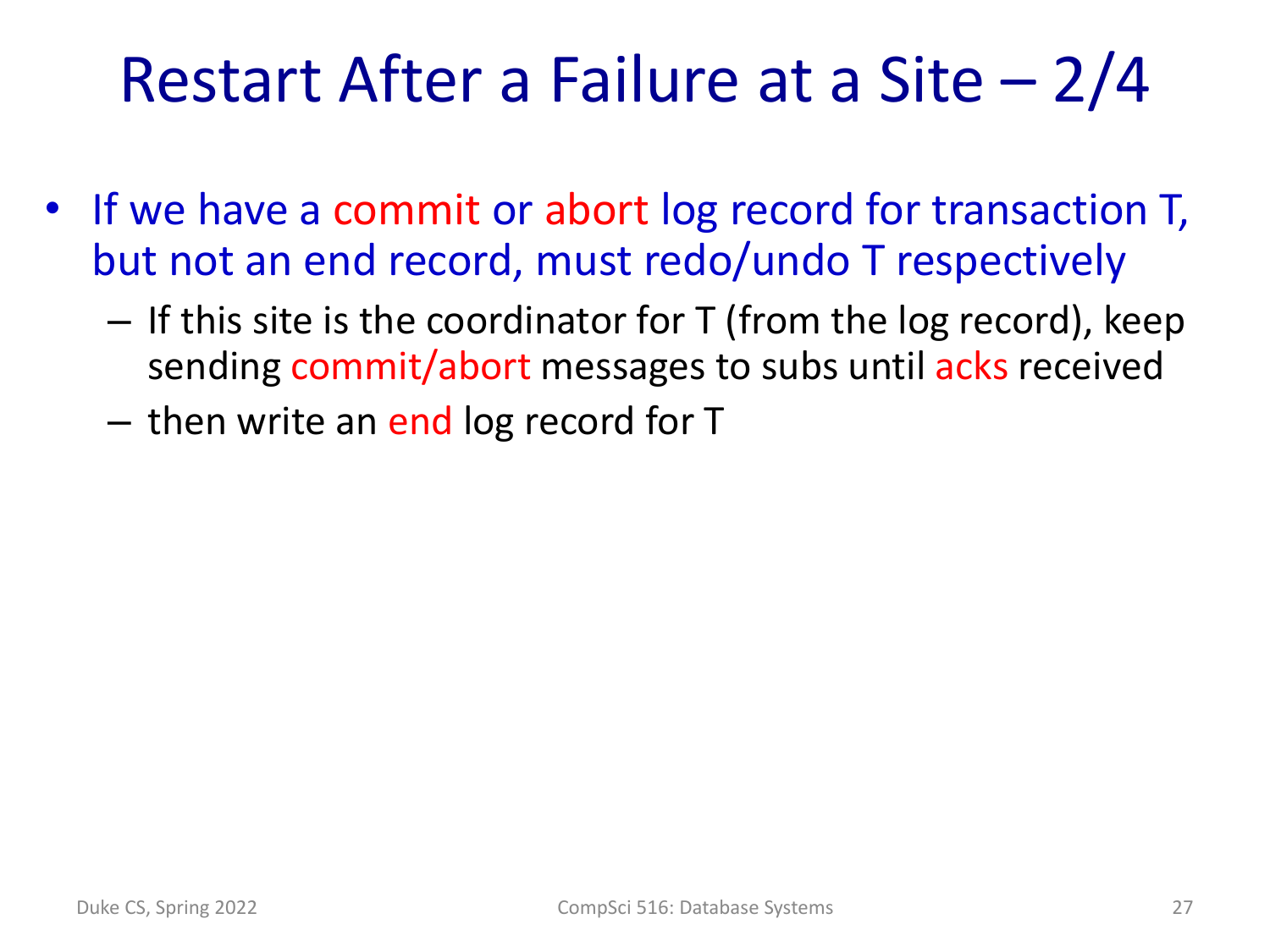### Restart After a Failure at a Site – 3/4

- If we have a prepare log record for transaction T, but not commit/abort
	- This site is a subordinate for T
	- Repeatedly contact the coordinator to find status of T
	- Then write commit/abort log record
	- Redo/undo T
	- and write end log record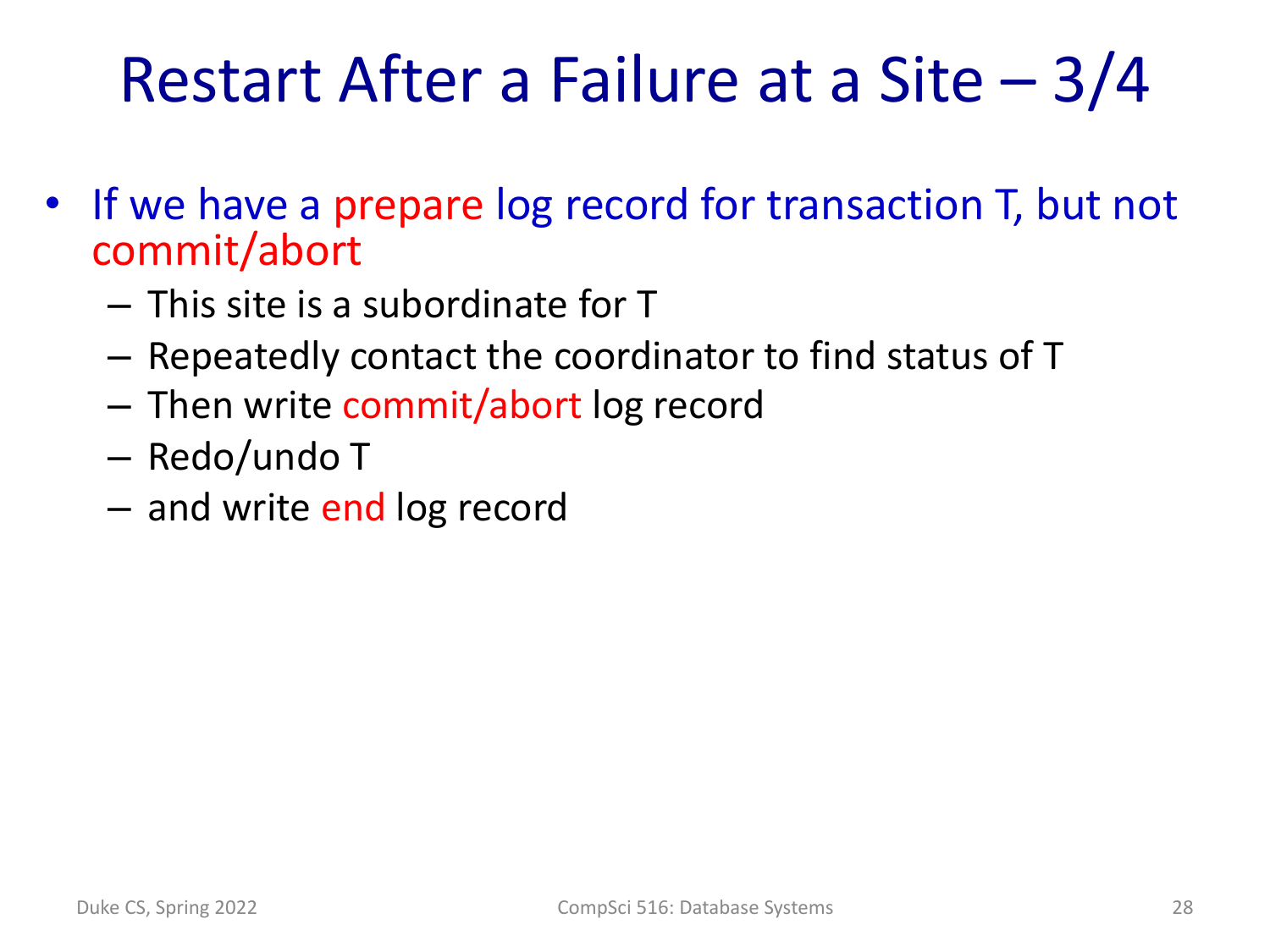### Restart After a Failure at a Site – 4/4

- If we don't have even a prepare log record for T
	- T was not voted to commit before crash
	- unilaterally abort and undo T
	- write an end record
- No way to determine if this site is the coordinator or subordinate
	- If this site is the coordinator, it might have sent prepare messages
	- $-$  then, subs may send yes/no message  $-$  coordinator is detected  $-$  ask subordinates to abort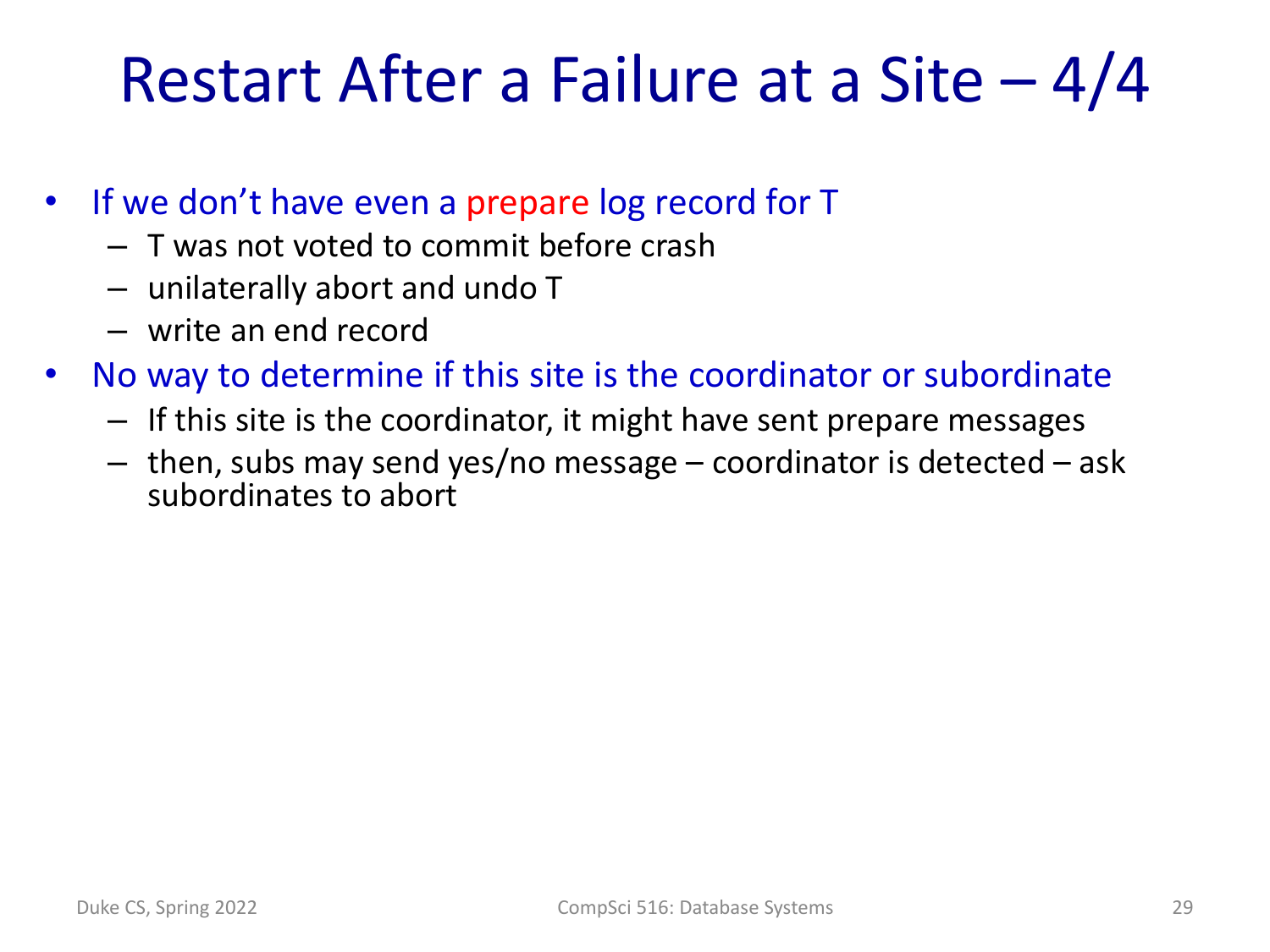# Blocking

- If coordinator for transaction T fails, subordinates who have voted yes cannot decide whether to commit or abort T until coordinator recovers.
	- T is blocked
	- Even if all subordinates know each other (extra overhead in prepare message) they are blocked unless one of them voted no
- Note: even if all subs vote yes, the coordinator then can give a no vote, and decide later to abort!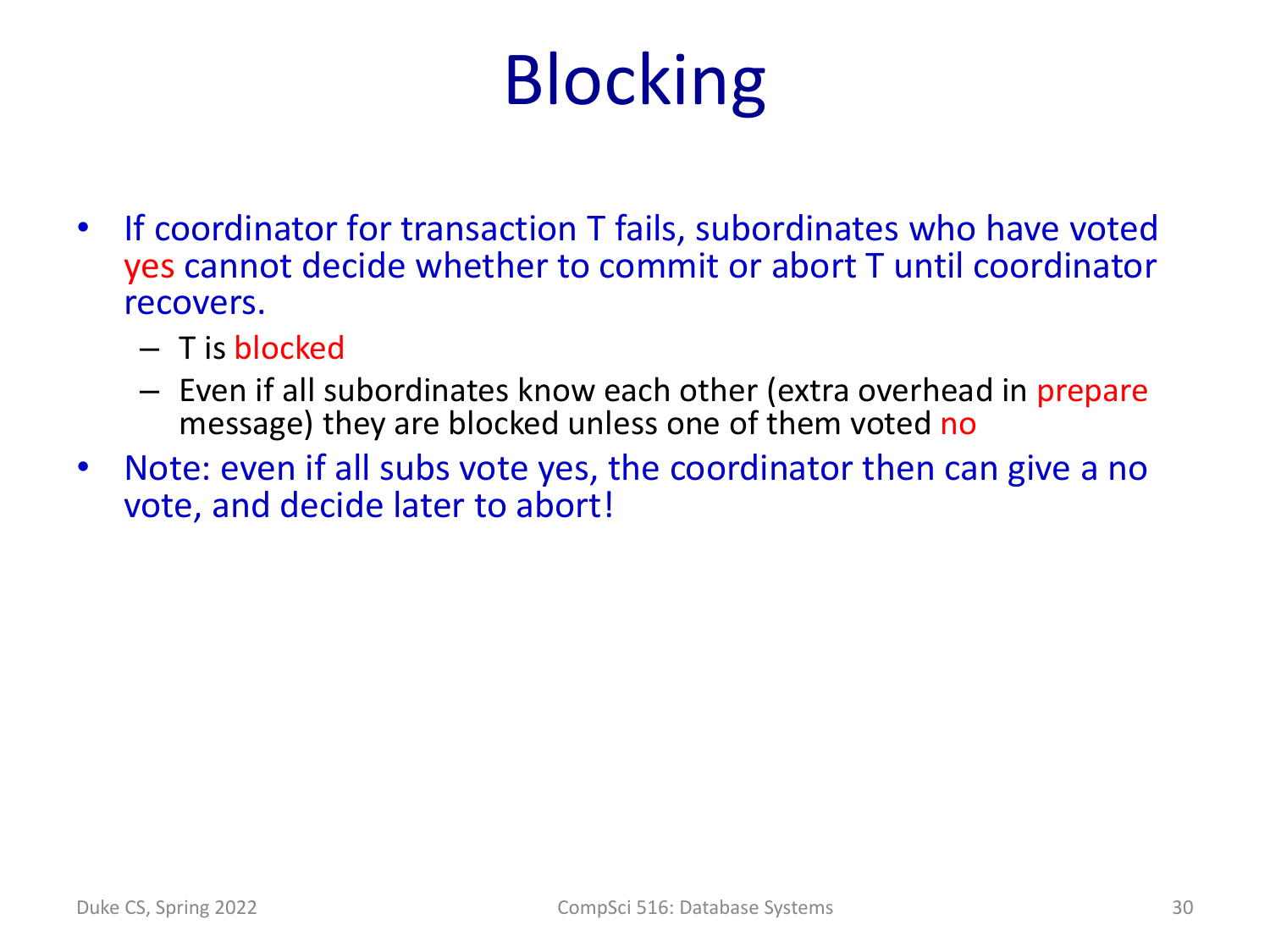### Link and Remote Site Failures

- If a remote site does not respond during the commit protocol for transaction T, either because the site failed or the link failed:
	- If the current site is the coordinator for T, should abort T
	- If the current site is a subordinate, and has not yet voted yes, it should abort T
	- If the current site is a subordinate and has voted yes, it is blocked until the coordinator responds
	- needs to periodically contact the coordinator until receives a reply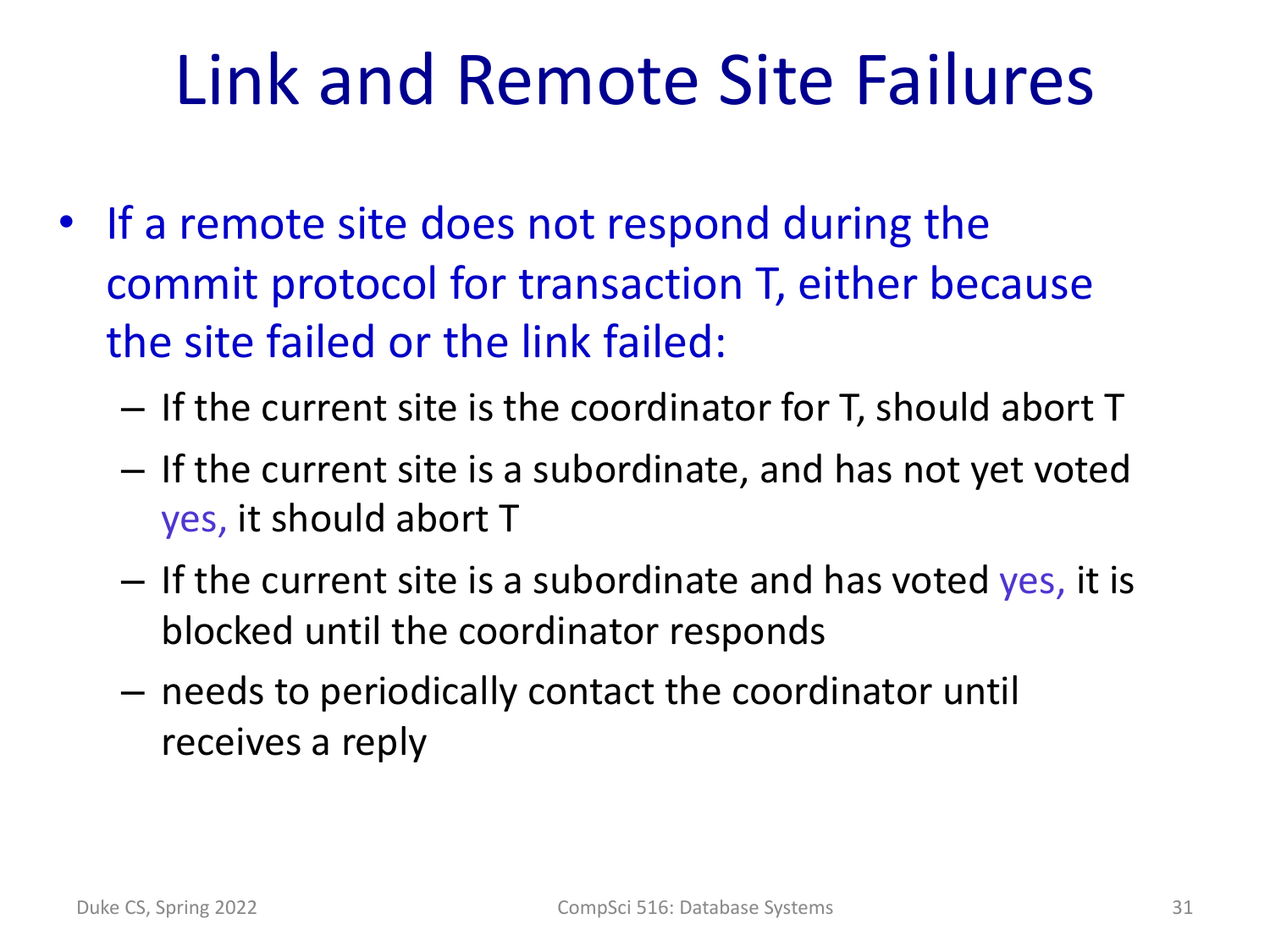### Observations on 2PC

- Ack messages used to let coordinator know when it can "forget" a transaction; until it receives all acks, it must keep T in the transaction Table
- If coordinator fails after sending prepare messages but before writing commit/abort log records, when it recovers, it aborts the transaction
- If a subtransaction does no updates, its commit or abort status is irrelevant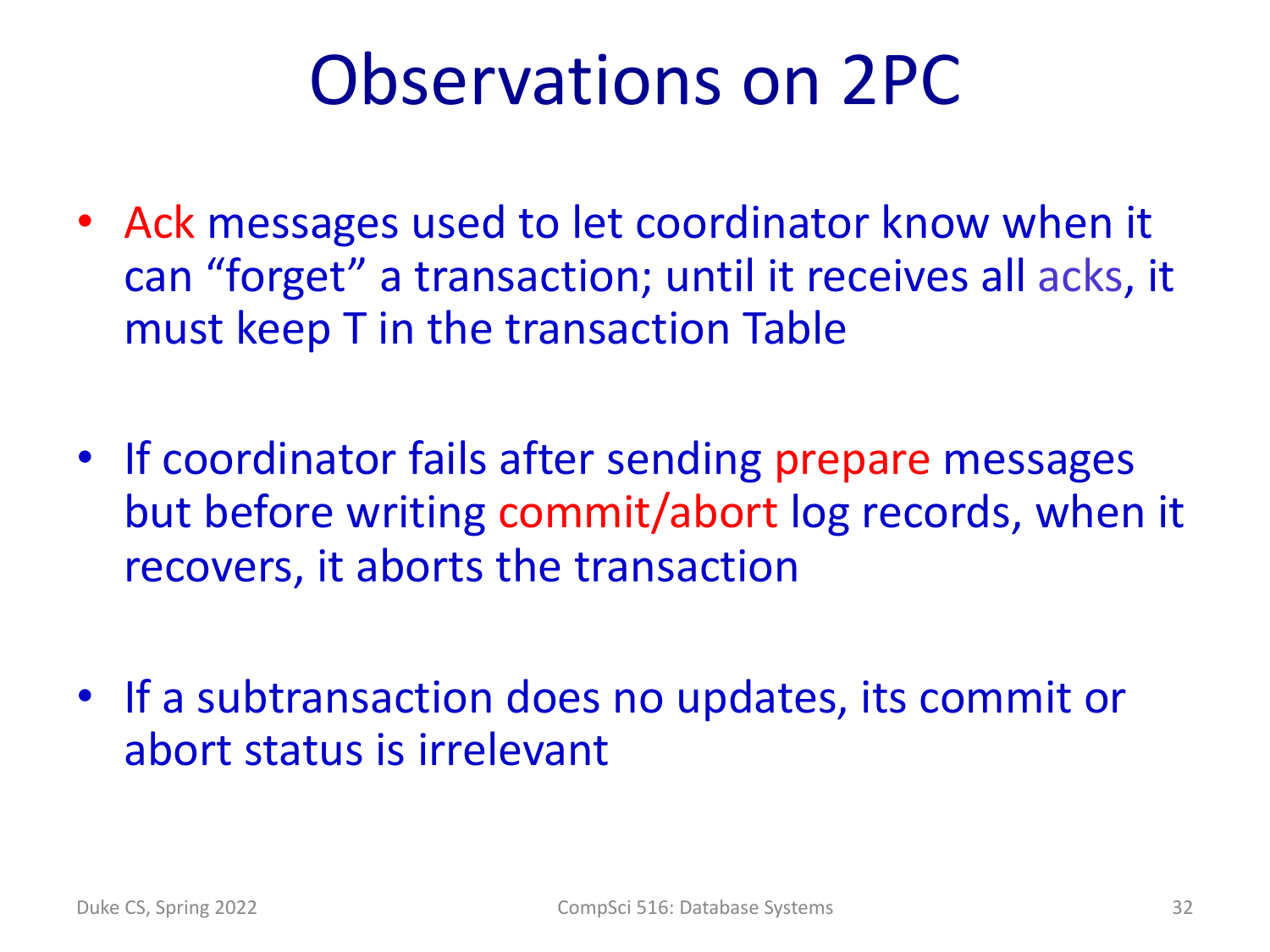### NoSQL

#### HOW TO WRITE A CV





Leverage the NoSQL

- Optional reading:
	- Cattell's paper (2010-11)
	- Warning! some info will be outdated
	- see webpage http://cattell.net/datastore updates and more pointers

Duke CS, Spring 2022 **CompSci 516: Database Systems**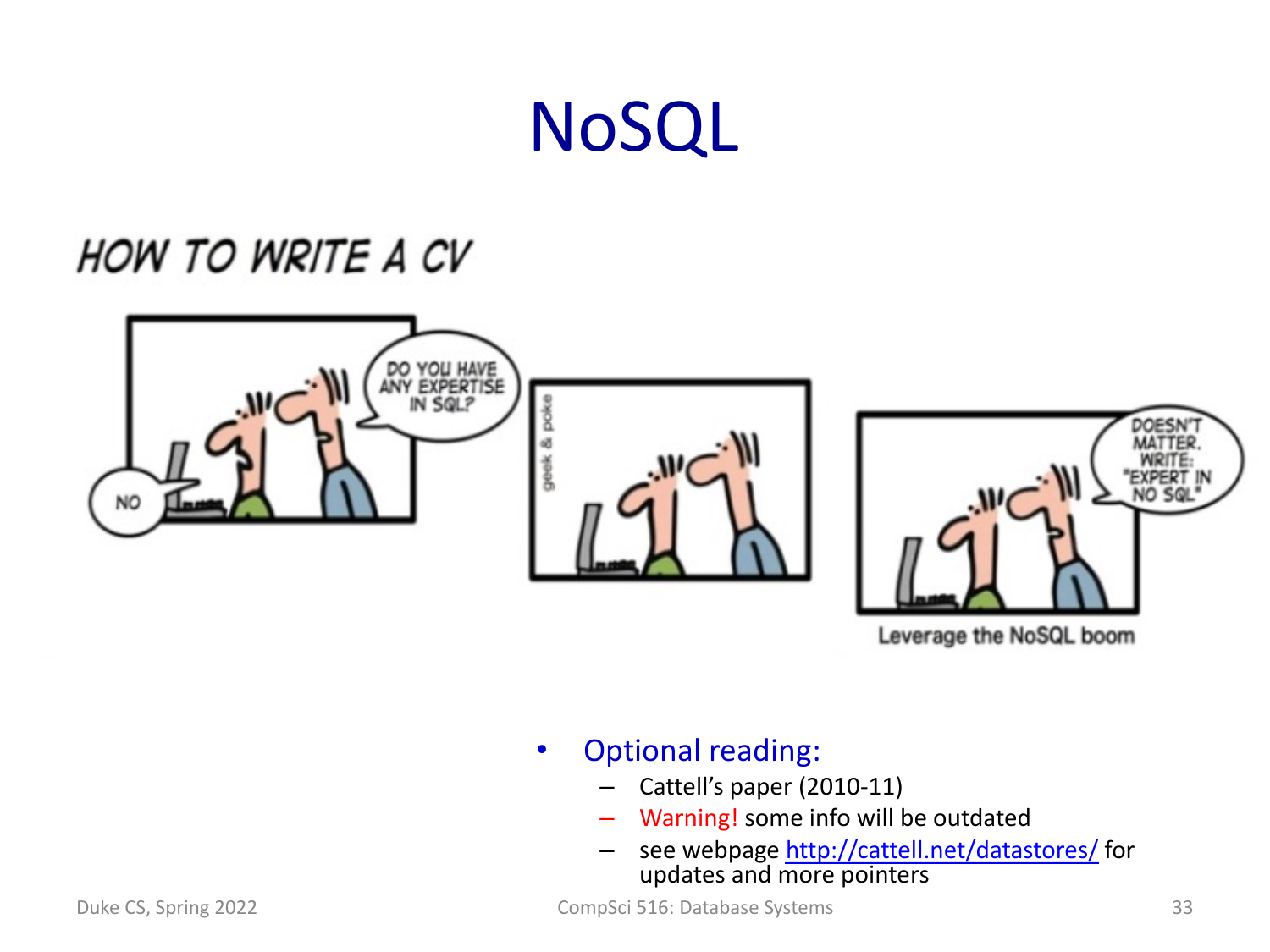### NOSQL

- Many of the new systems are referred to as "NoSQL" data stores
	- MongoDB, CouchDB, VoltDB, Dynamo, Membase, ….
- NoSQL stands for "Not Only SQL" or "Not Relational"
	- not entirely agreed upon
- NoSQL = "new" database systems
	- not typically RDBMS
	- relax on some requirements, gain efficiency and scalability
- New systems choose to use/not use several concepts we learnt so far
	- You may find systems that use multi-version Concurrency Control (MVCC) or, asynchronous replication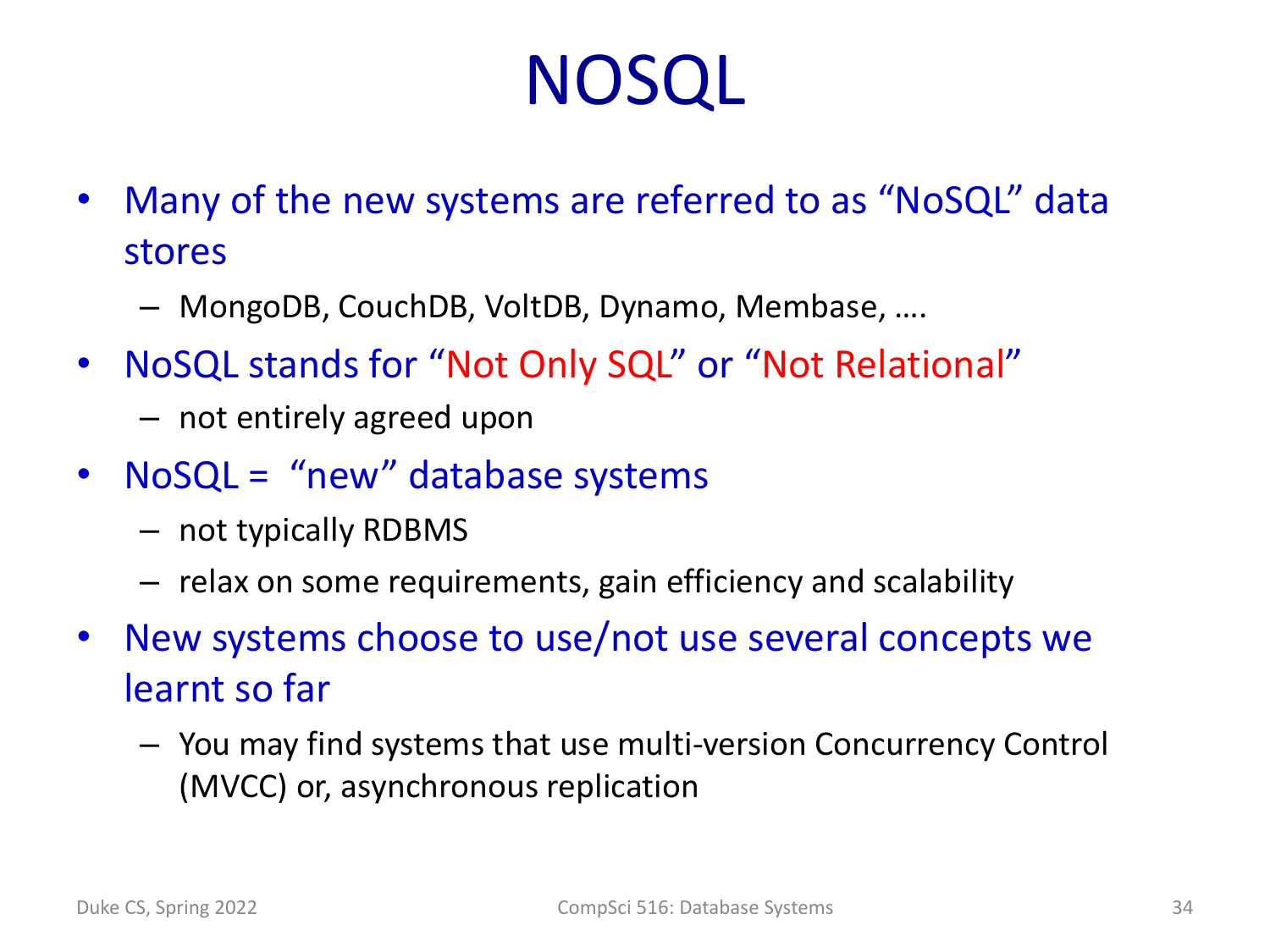| <b>OLTP</b> (Online<br><b>Transaction Processing)</b>                   | Data Warehousing/OLAP (On<br>Line Analytical Processing)                          |
|-------------------------------------------------------------------------|-----------------------------------------------------------------------------------|
| Mostly updates                                                          | Mostly reads                                                                      |
| Applications:<br>Order entry, sales update,<br>banking transactions     | <b>Applications:</b><br>Decision support in industry/organization                 |
| Detailed, up-to-date data                                               | Summarized, historical data<br>(from multiple operational db, grows over<br>time) |
| Structured, repetitive, short tasks                                     | Query intensive, ad hoc, complex queries                                          |
| Each transaction reads/updates<br>only a few tuples (tens of)           | Each query can access many records, and<br>perform many joins, scans, aggregates  |
| MB-GB data                                                              | GB-TB data                                                                        |
| <b>Typically clerical users</b>                                         | Decision makers, analysts as users                                                |
| Important:<br>Consistency, recoverability,<br>Maximizing tr. throughput | Important:<br>Query throughput<br>Response times                                  |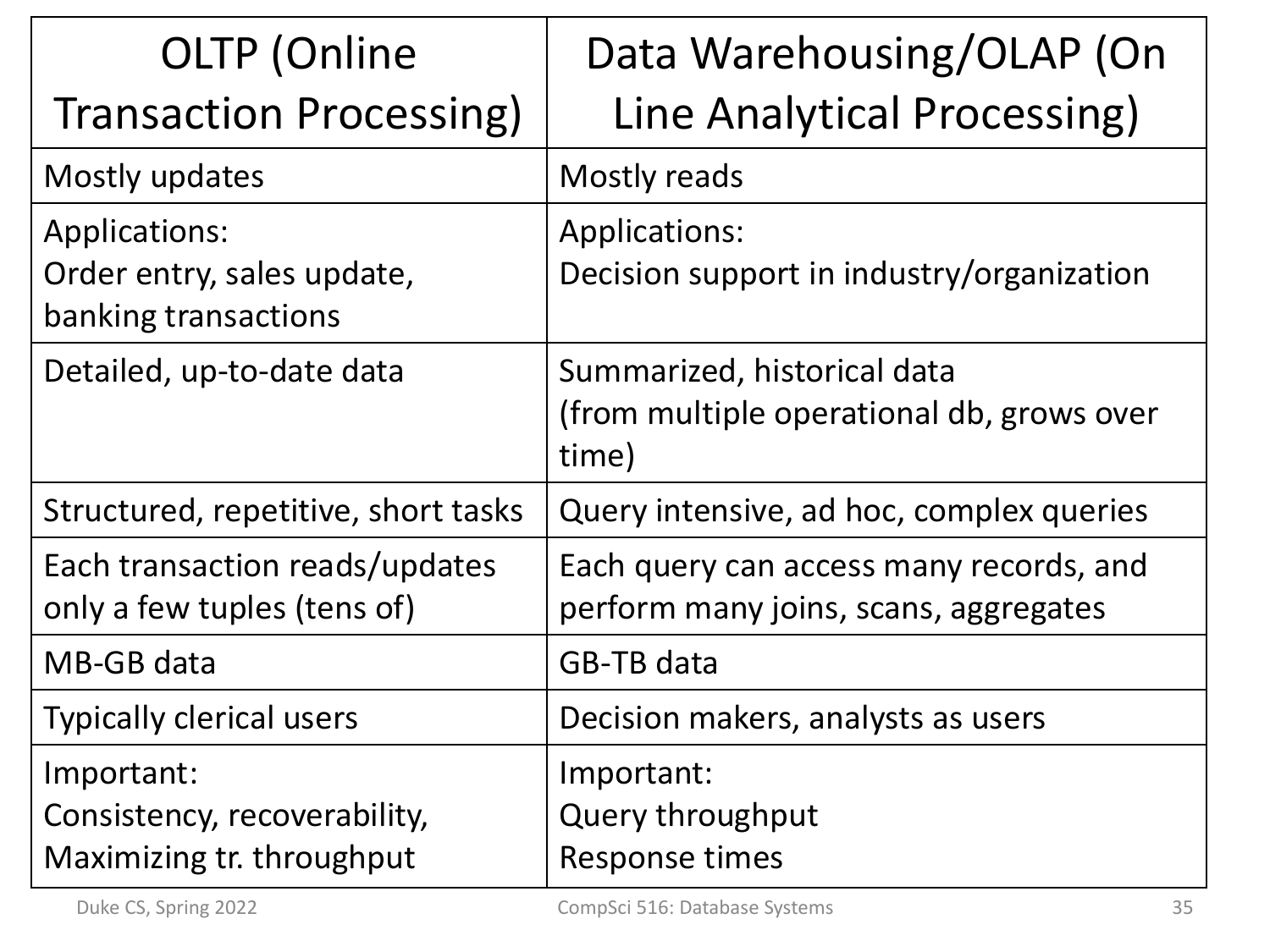## Applications of New Systems

- Designed to scale simple "OLTP"-style application loads
	- to do updates as well as reads
	- in contrast to traditional DBMSs and data warehouses
	- to provide good horizontal scalability for simple read/write database operations distributed over many servers
- Originally motivated by Web 2.0 applications
	- these systems are designed to scale to thousands or millions of users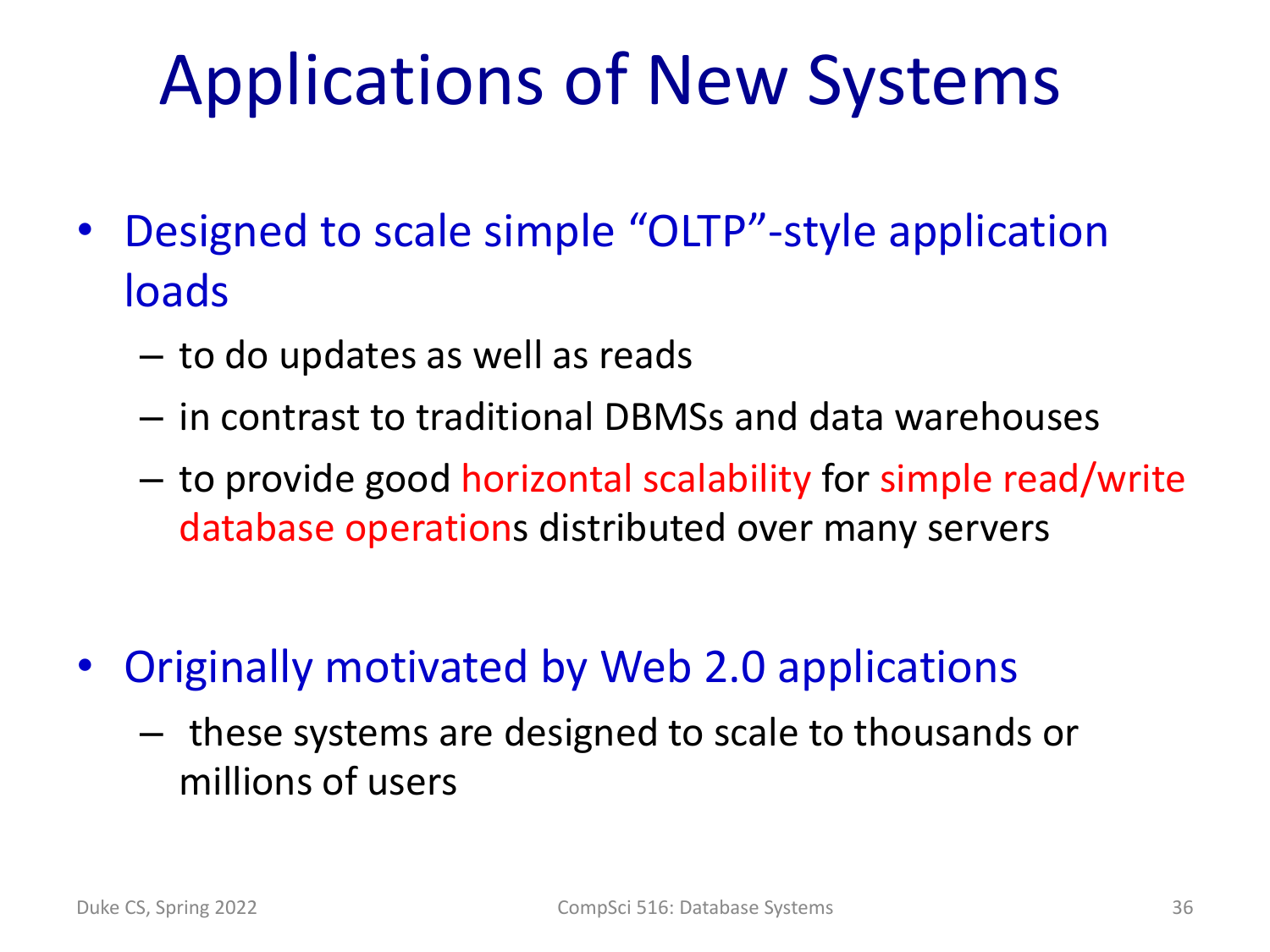### NoSQL: Key Features

- 1. the ability to horizontally scale "simple operations" throughput over many servers
- 2. the ability to replicate and to distribute (partition) data over many servers
- 3. a weaker concurrency model than the ACID transactions of most relational (SQL) database systems
- 4. efficient use of distributed indexes and RAM for data storage
- 5. the ability to dynamically add new attributes to data records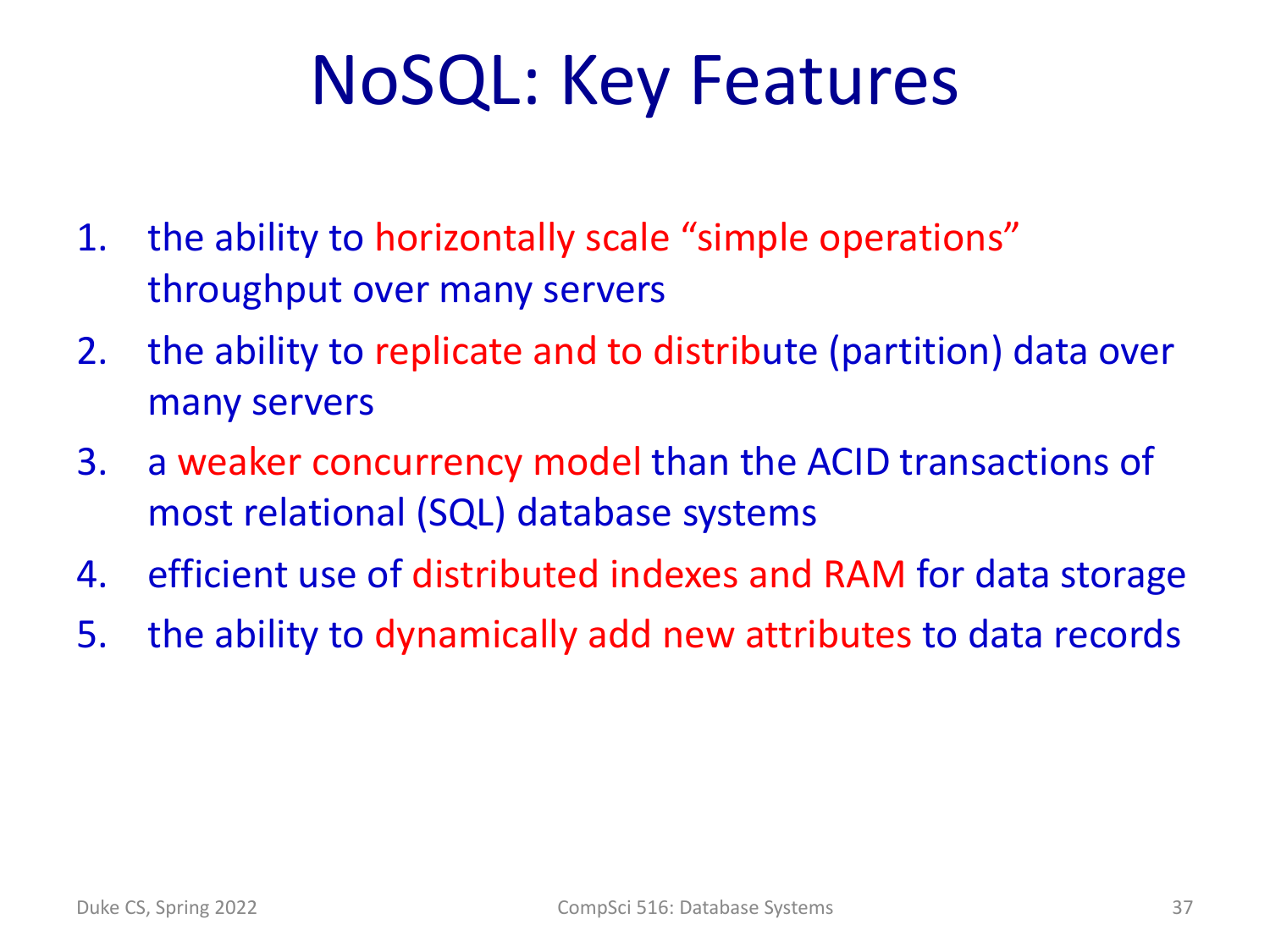# BASE (not ACID  $\circledcirc$ )

- Recall ACID for RDBMS desired properties of transactions:
	- Atomicity, Consistency, Isolation, and Durability
- NOSQL systems typically do not provide ACID
- Basically Available
- Soft state
- Eventually consistent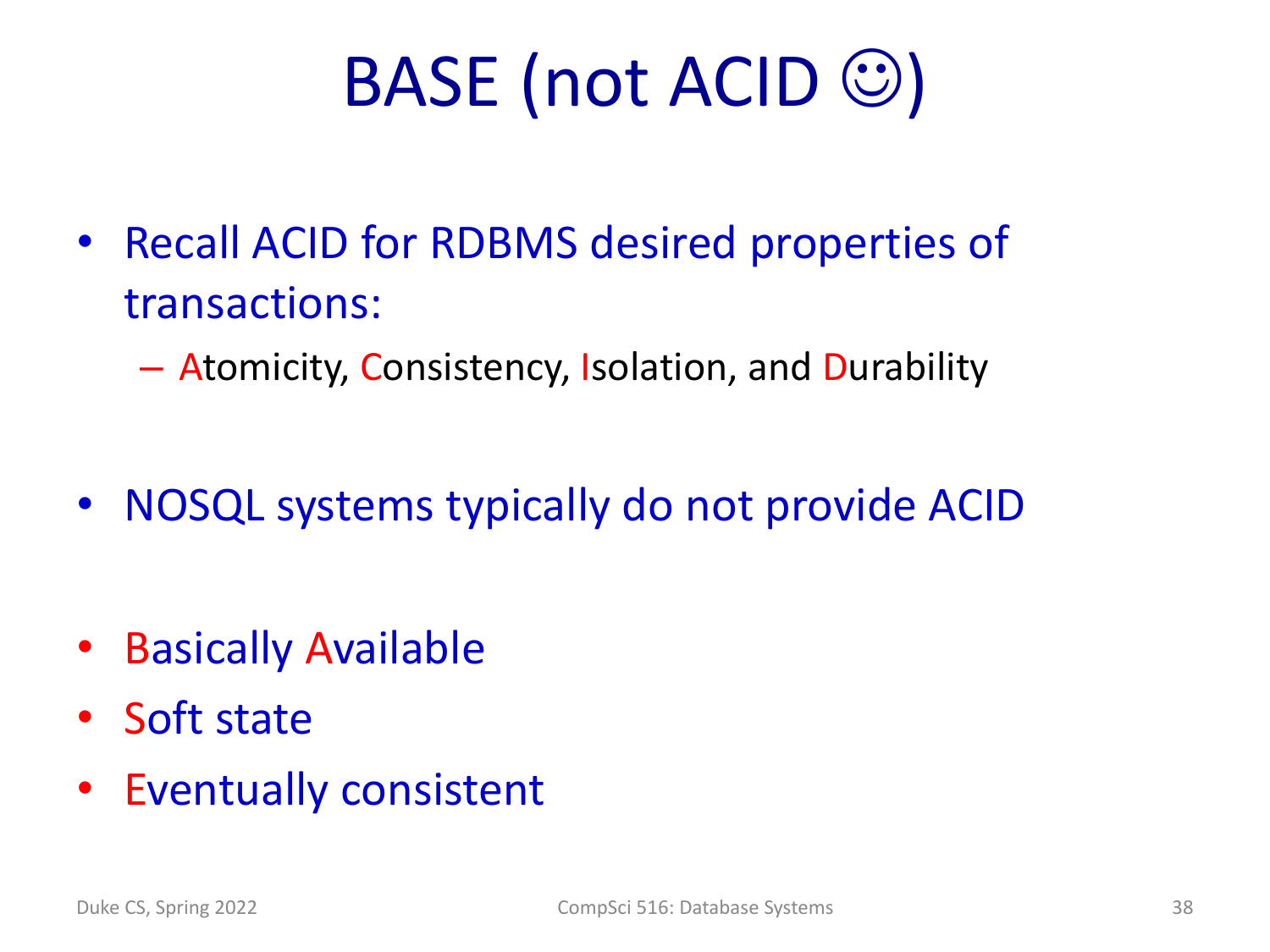### ACID vs. BASE

- The idea is that by giving up ACID constraints, one can achieve much higher performance and scalability
- The systems differ in how much they give up
	- e.g., most of the systems call themselves "eventually consistent", meaning that updates are eventually propagated to all nodes
	- but many of them provide mechanisms for some degree of consistency, such as multi-version concurrency control (MVCC)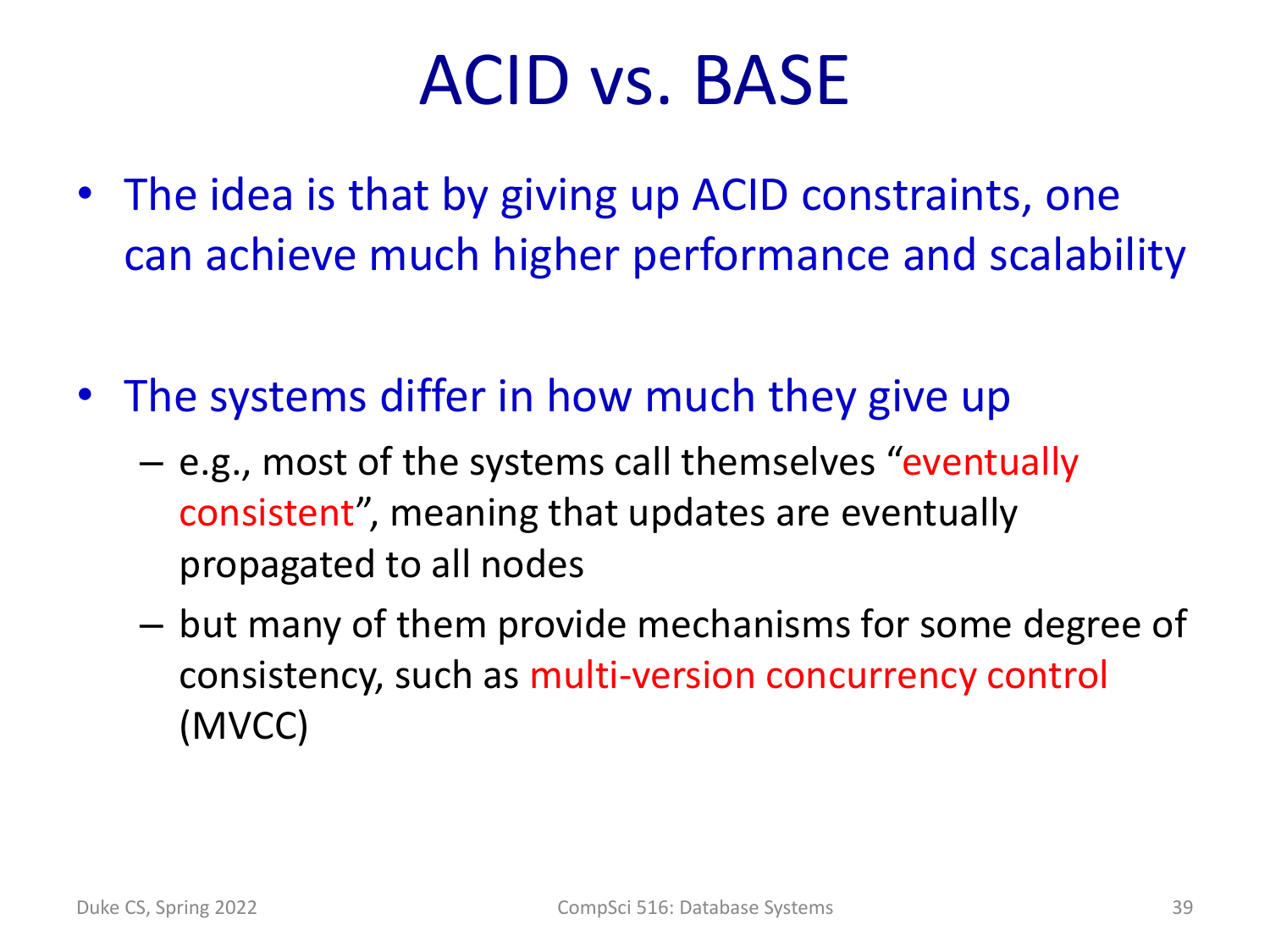### "CAP" "Theorem"

- Often Eric Brewer's CAP theorem cited for NoSQL
- A system can have only two out of three of the following properties:
	- Consistency
		- Every read receives the most recent write or an error
	- Availability
		- Every request receives a (non-error) response, without the guarantee that it contains the most recent write
	- Partition-tolerance
		- The system continues to operate despite an arbitrary number of messages being dropped (or delayed) by the network between nodes
- The NoSQL systems generally give up consistency
	- However, the trade-offs are complex

https://en.wikipedia.org/wiki/CAP\_theorem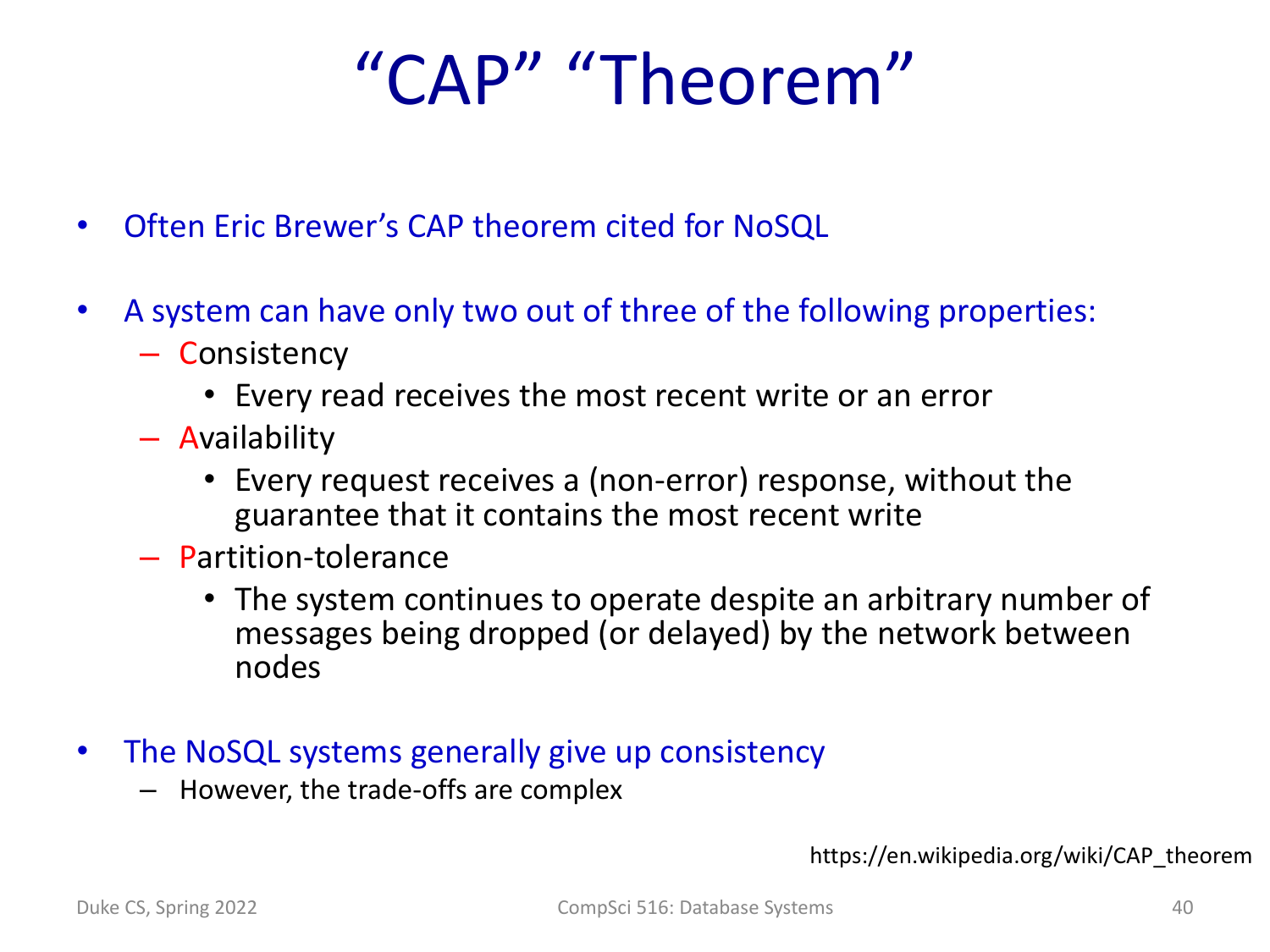### What is different in NOSQL systems

• When you study a new NOSQL system, notice how it differs from RDBMS in terms of

- 1. Concurrency Control
- 2. Data Storage Medium
- 3. Replication
- 4. Transactions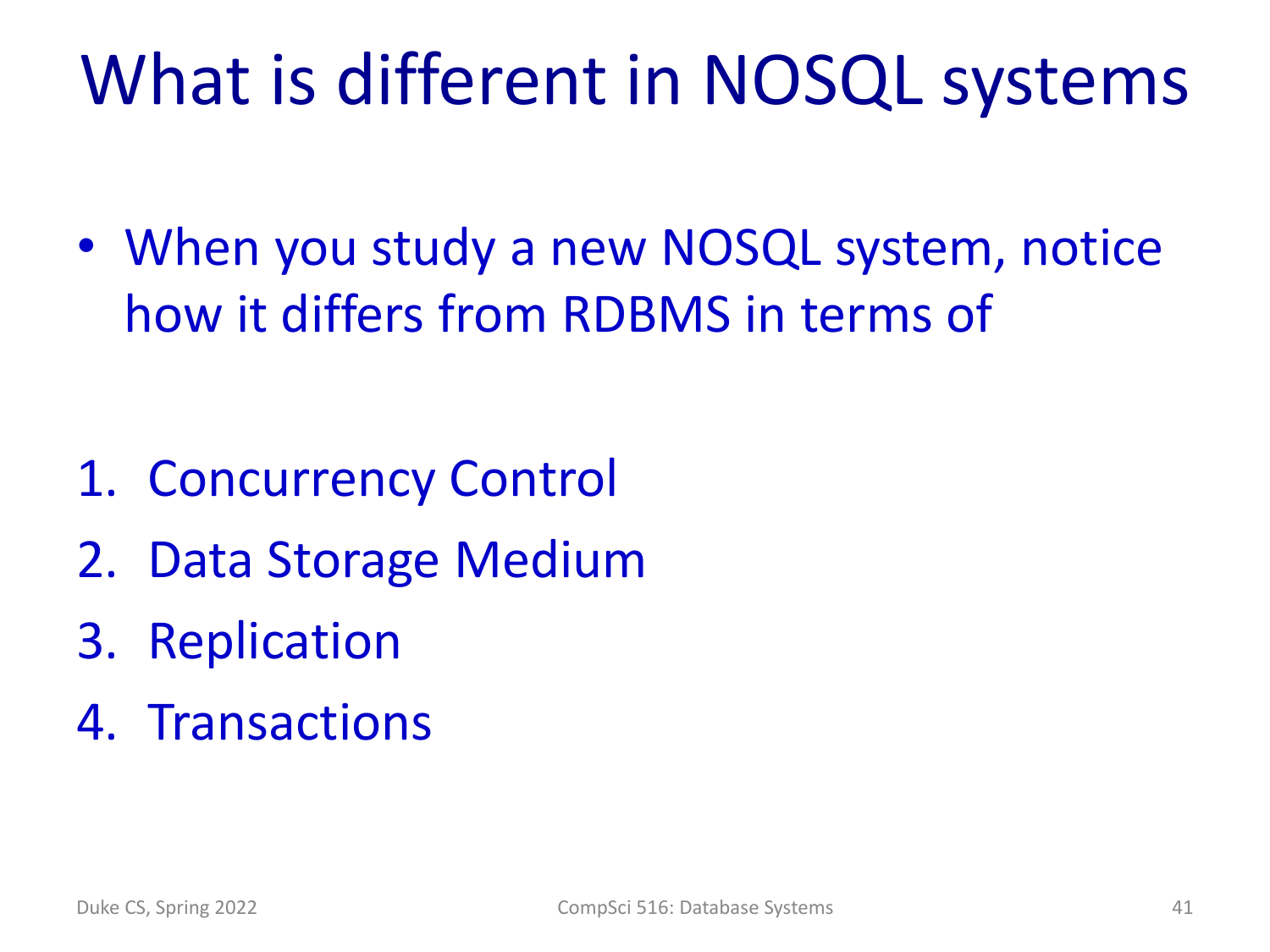## Choices in NOSQL systems: 1. Concurrency Control

- a) Locks
	- some systems provide one-user-at-a-time read or update locks
	- MongoDB provides locking at a field level
- b) MVCC
- c) None
	- do not provide atomicity
	- multiple users can edit in parallel
	- no guarantee which version you will read
- d) ACID
	- pre-analyze transactions to avoid conflicts
	- no deadlocks and no waits on locks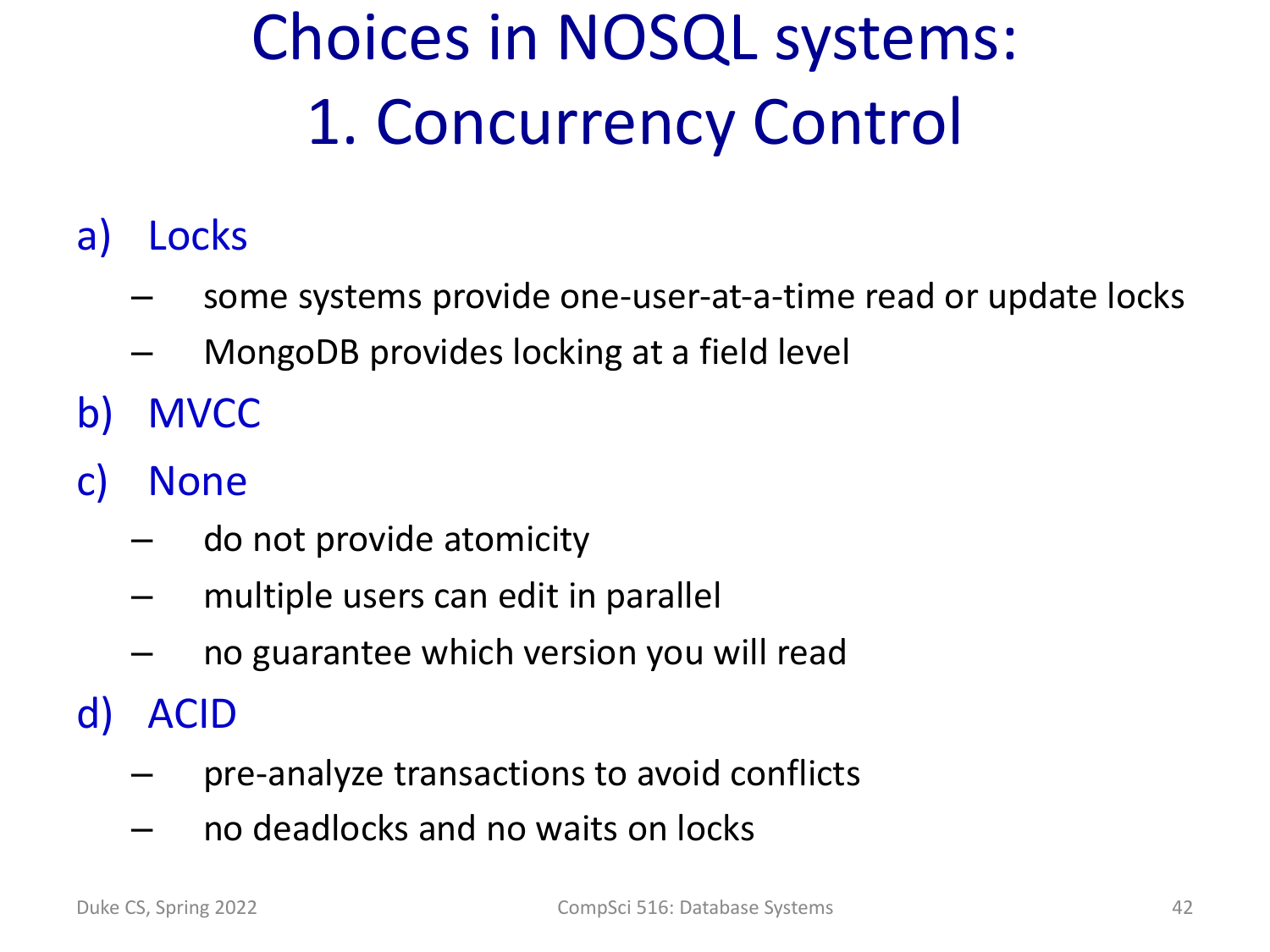Choices in NOSQL systems: 2. Data Storage Medium

#### a) Storage in RAM

- snapshots or replication to disk
- poor performance when overflows RAM
- b) Disk storage
	- caching in RAM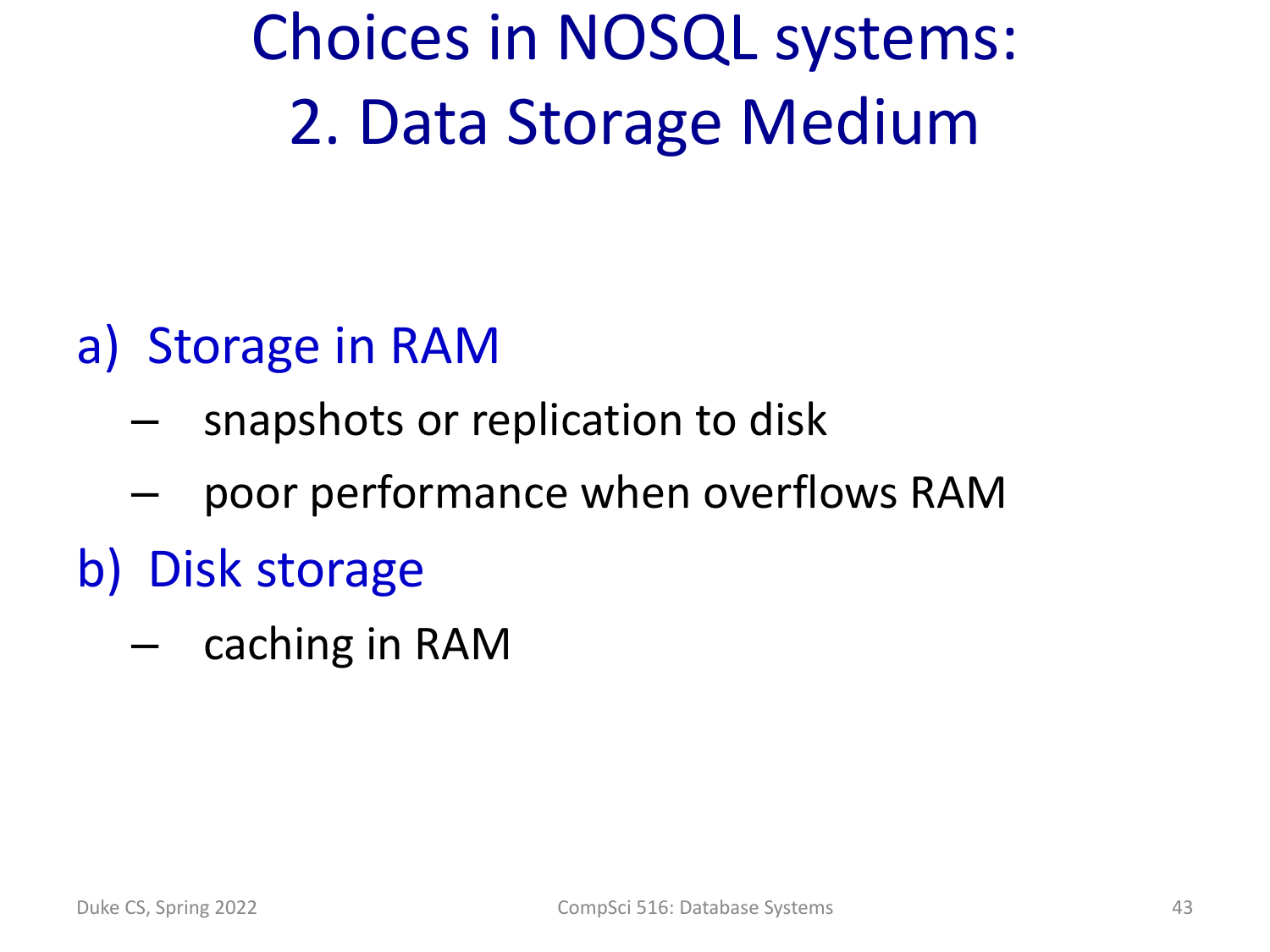### Choices in NOSQL systems: 3. Replication

- whether mirror copies are always in sync
- a) Synchronous
- b) Asynchronous
	- faster, but updates may be lost in a crash
- c) Both
	- local copies synchronously, remote copies asynchronously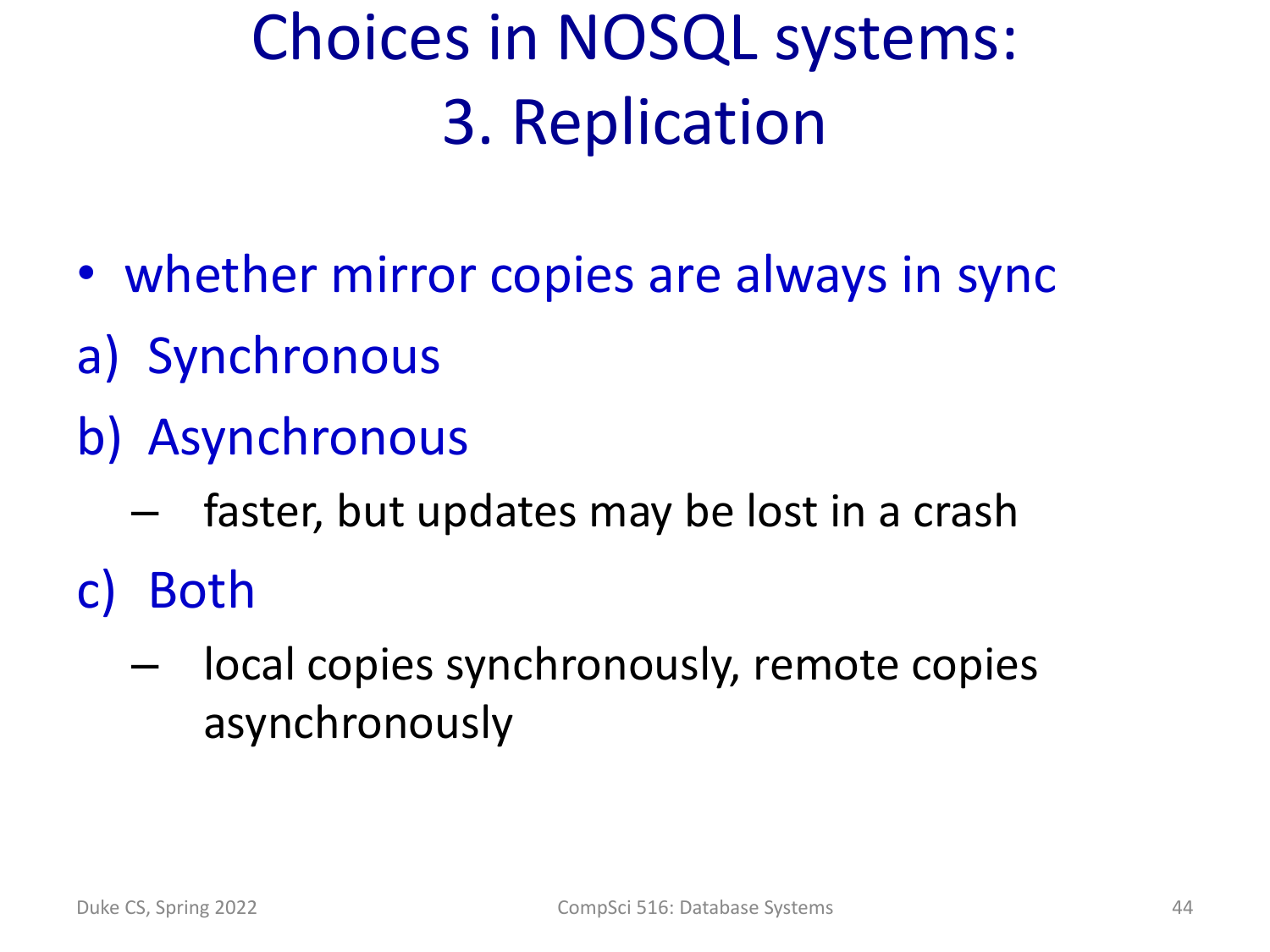Choices in NOSQL systems: 4. Transaction Mechanisms

- a) support
- b) do not support
- c) in between
	- support local transactions only within a single object or "shard"
	- shard = a horizontal partition of data in a database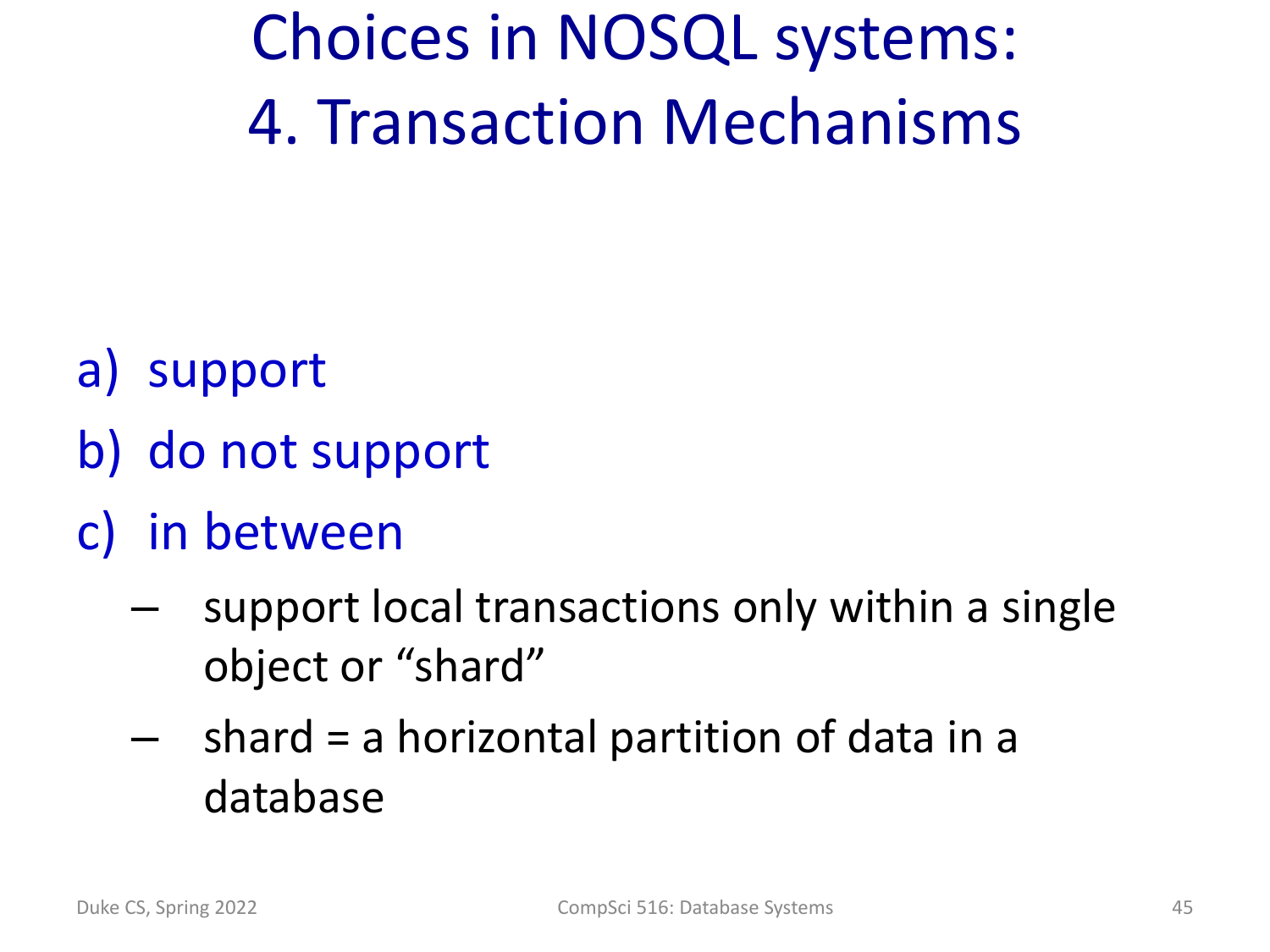#### FYI only –Optional slide

#### Comparison from Cattell's paper (2011)

| <b>System</b>   | Conc        | Data                 | Repli- | Tx |
|-----------------|-------------|----------------------|--------|----|
|                 | Contol      | Storage              | cation |    |
| Redis           | Locks       | RAM                  | Async  | N  |
| <b>Scalaris</b> | Locks       | RAM                  | Sync   | L  |
| Tokyo           | Locks       | RAM or<br>disk       | Async  | L  |
| Voldemort       | <b>MVCC</b> | RAM or<br><b>BDB</b> | Async  | N  |
| Riak            | <b>MVCC</b> | Plug-in              | Async  | N  |
| Membrain        | Locks       | $Flash +$<br>Disk    | Sync   | L  |
| Membase         | Locks       | Disk                 | Sync   | L  |
| Dynamo          | <b>MVCC</b> | Plug-in              | Async  | N  |
| SimpleDB        | None        | S3                   | Async  | N  |
| MongoDB         | Locks       | Disk                 | Async  | N  |
| <b>Couch DB</b> | MVCC        | Disk                 | Async  | N  |
|                 |             |                      |        |    |

| Terrastore                     | Locks            | $RAM+$ | Sync           | Ľ                     |
|--------------------------------|------------------|--------|----------------|-----------------------|
| <b>HBase</b>                   | Locks            | Hadoop | Async          | L                     |
| <b>HyperTable</b>              | Locks            | Files  | Sync           | L                     |
| Cassandra                      | MVCC             | Disk   | Async          | L                     |
| <b>BigTable</b>                | Locks+s<br>tamps | GFS    | Sync+<br>Async | Ľ                     |
| <b>PNUTs</b>                   | MVCC             | Disk   | Async          | L                     |
| <b>MySQL</b><br><b>Cluster</b> | <b>ACID</b>      | Disk   | Sync           | $\overline{\text{Y}}$ |
| <b>VoltDB</b>                  | ACID,<br>no lock | RAM    | Sync           | Ÿ                     |
| Clustrix                       | ACID,<br>no lock | Disk   | Sync           | Ÿ                     |
| <b>ScaleDB</b>                 | ACID             | Disk   | Sync           | Y                     |
| <b>ScaleBase</b>               | <b>ACID</b>      | Disk   | Async          | Υ                     |
| <b>NimbusDB</b>                | ACID,<br>no lock | Disk   | Sync           | Ÿ                     |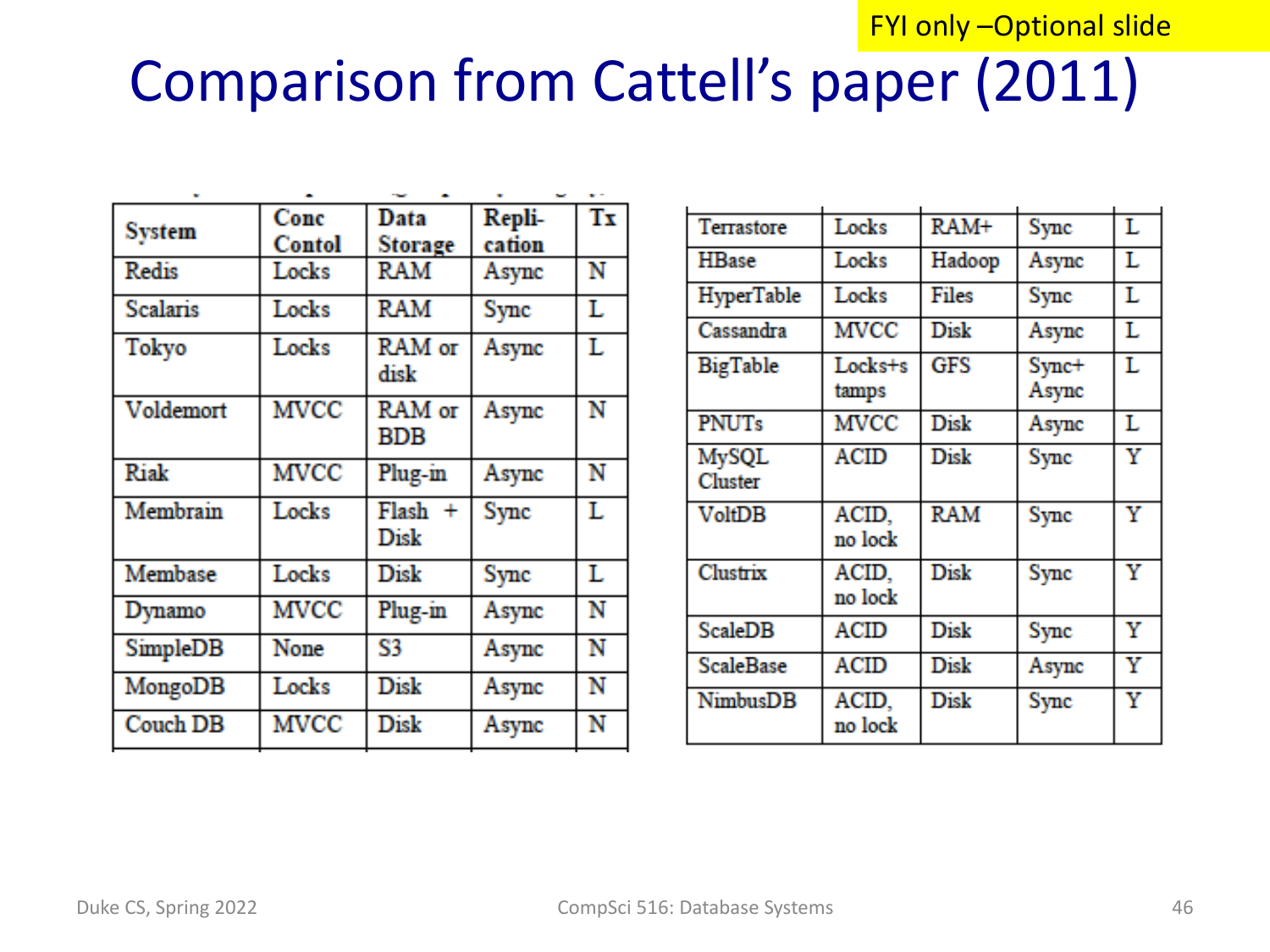### Data Store Categories

- The data stores are grouped according to their data model
- Key-value Stores:
	- store values and an index to find them based on a programmer- defined key
	- e.g., Project Voldemort, Riak, Redis, Scalaris, Tokyo Cabinet, Memcached/Membrain/Membase
- Document Stores:
	- store documents, which are indexed, with a simple query mechanism
	- e.g., Amazon SimpleDB, CouchDB, MongoDB, Terrastore
- Extensible Record Stores:
	- store extensible records that can be partitioned vertically and horizontally across nodes ("wide column stores")
	- e.g., Hbase, HyperTable, Cassandra, Yahoo's PNUTS
- "New" Relational Databases:
	- store (and index and query) tuples, e.g., the new RDBMSs that provide horizontal scaling
	- e.g., MySQL Cluster, VoltDB, Clustrix, ScaleDB, ScaleBase, NimbusDB, Google Megastore (a layer on BigTable)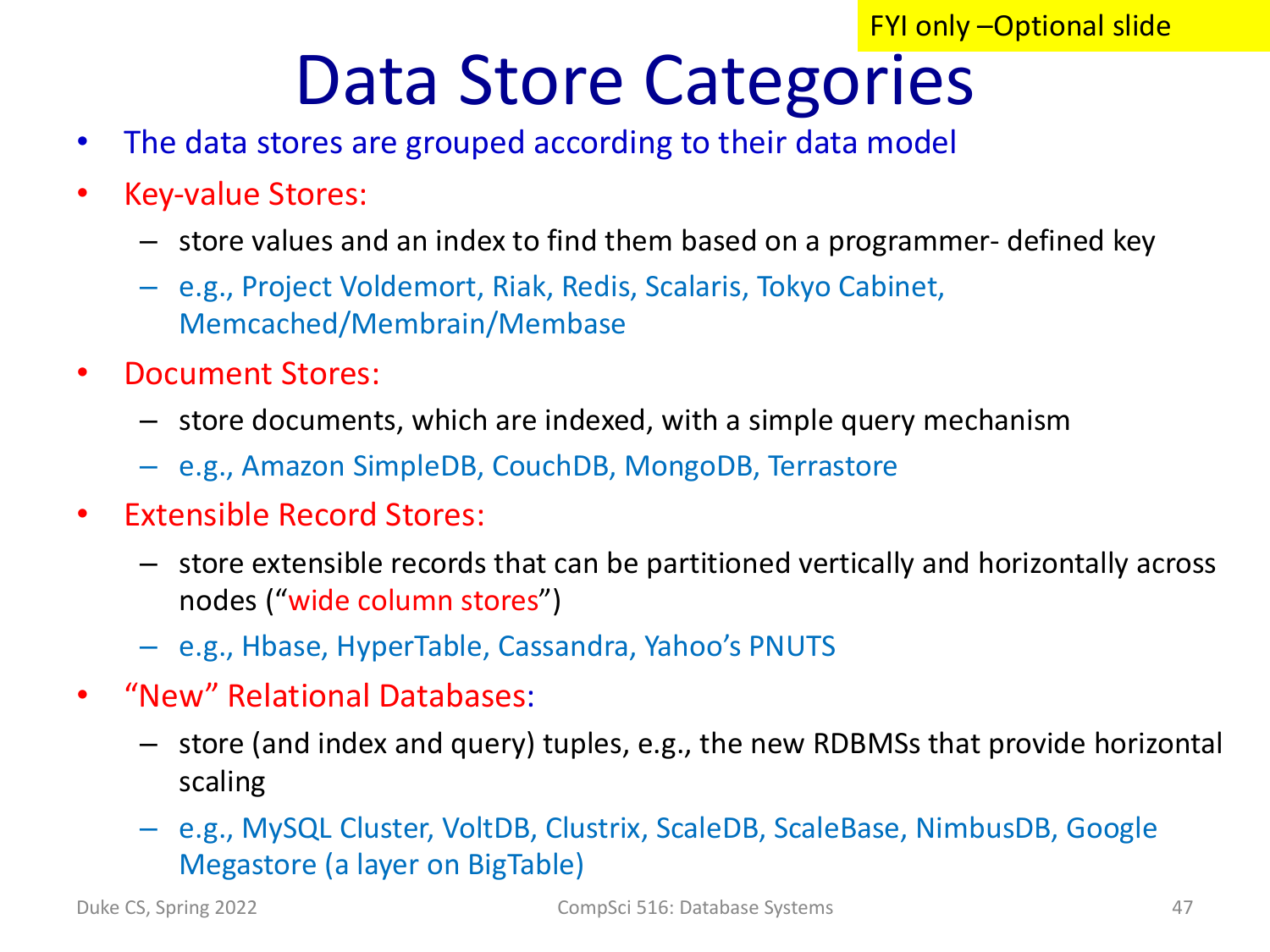### RDBMS benefits

- Relational DBMSs have taken and retained majority market share over other competitors in the past 30 years
- While no "one size fits all" in the SQL products themselves, there is a common interface with SQL, transactions, and relational schema that give advantages in training, continuity, and data interchange
- Successful relational DBMSs have been built to handle other specific application loads in the past:
	- read-only or read-mostly data warehousing, OLTP on multi-core multidisk CPUs, in-memory databases, distributed databases, and now horizontally scaled databases